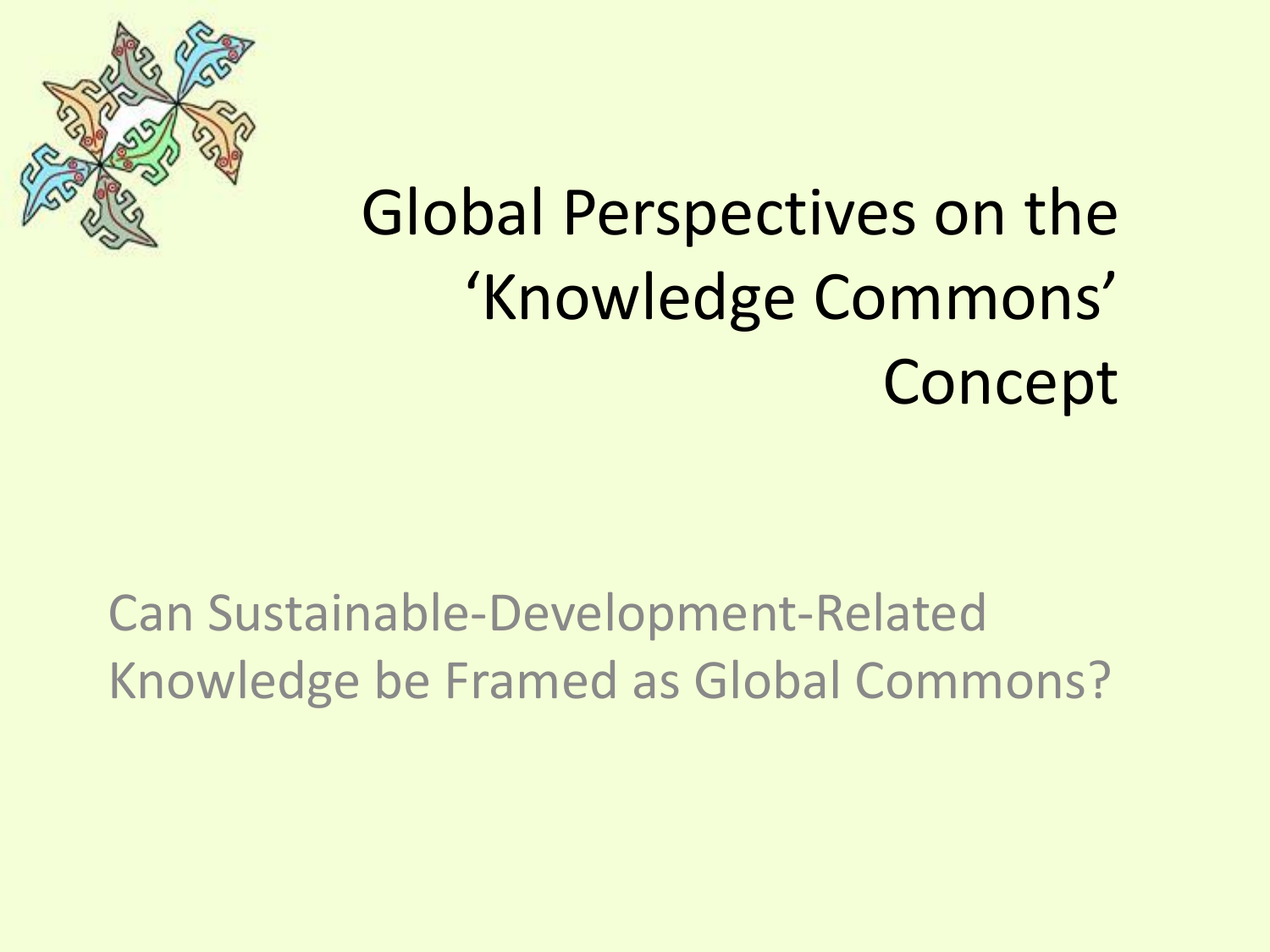

#### Addressing the question: our road map.

- 1. Some concepts: the commons, knowledge, and the knowledge commons.
- 2. Knowledge growth: 1650 to 2010, and trends.
- 3. The knowledge commons and development: what history teaches us.
- 4. Challenges: barriers to make the knowledge commons useful for development.
- 5. Final reflections: what to do to take advantage of the wealth of knowledge.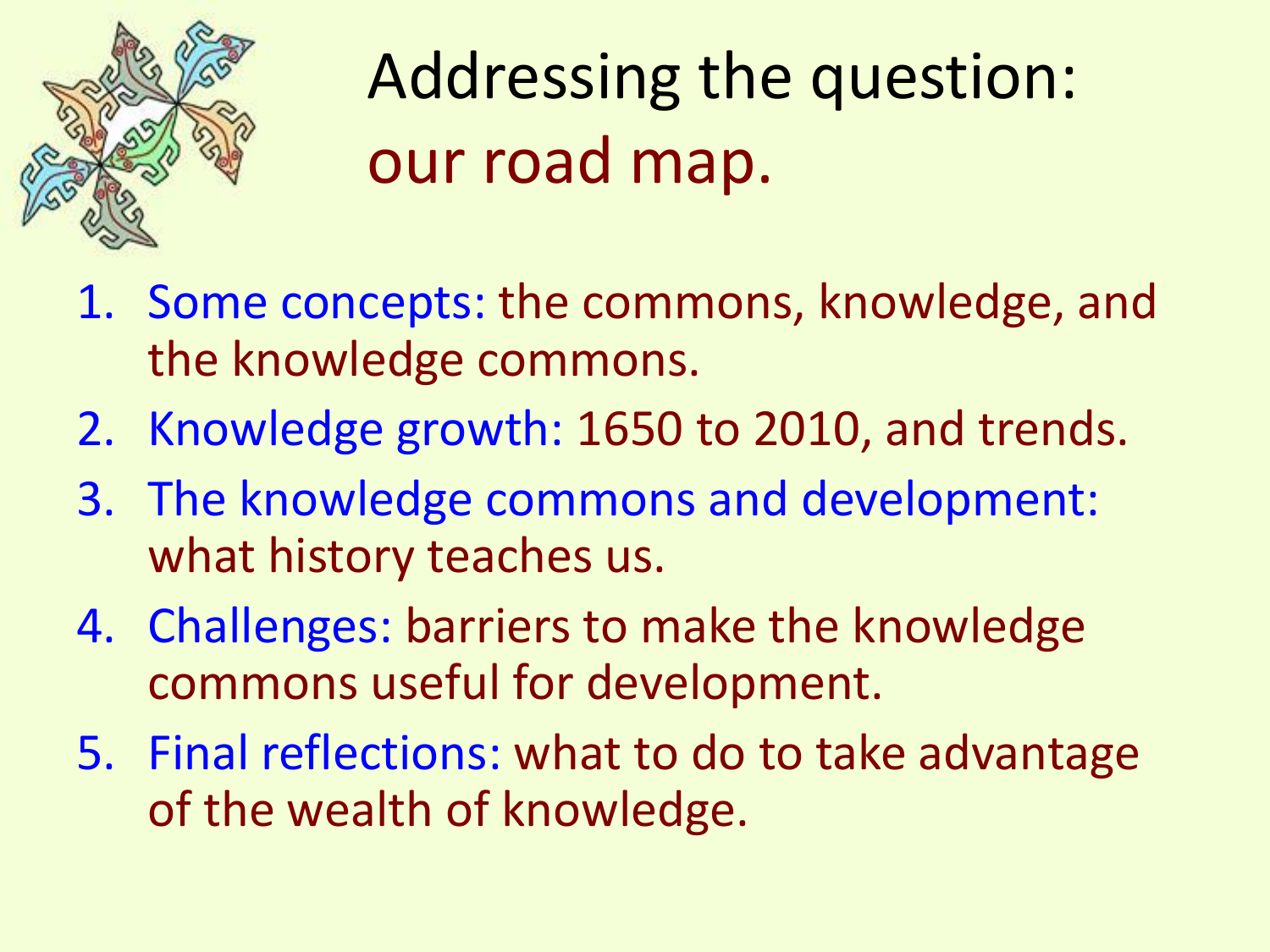

#### The concept of the commons

- The commons are sources of goods that can be used collectively by groups of people.
	- The commons can be **natural resources** such as rivers, lakes, fisheries, forests, atmosphere, deep sea, corals, and so on.
	- The commons also can be **human constructed** such as streets, public buildings, highways, playgrounds, Internet, and knowledge.
- The commons can be a matter of controversy.
- History is full of examples of wars for the dispute of the commons.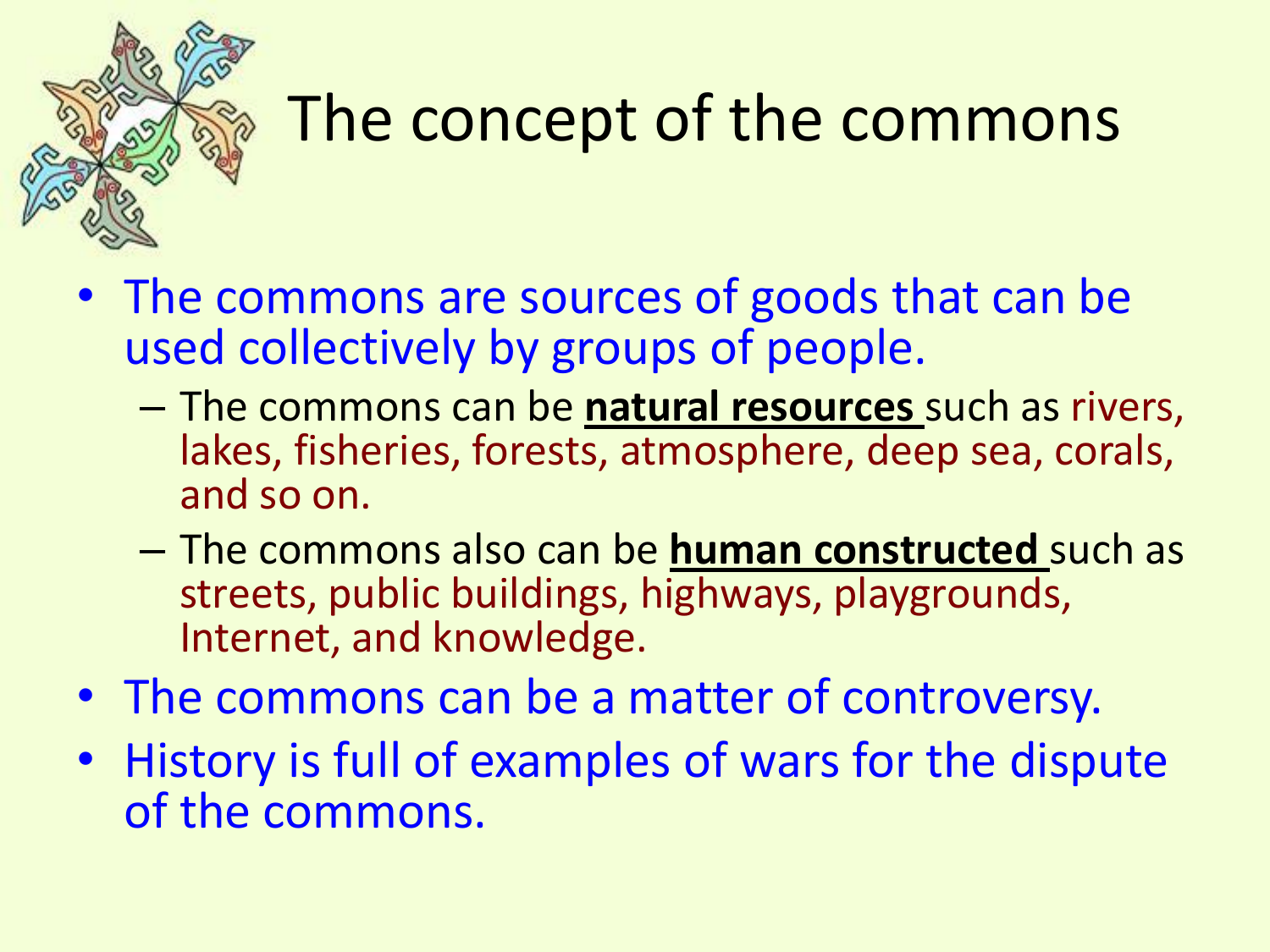

## Preventing the Tragedy of the Commons

- In 1965, Mancur Olson made explicit the challenges of collective action: common interests not necessarily lead to consistent action.
- In 1968, Garret Hardin stated that the future of the commons was a tragedy: if individual and collective interests were in contradiction, individual behavior would conspire against collective interests.
- In 2009, Elinor Ostrom was awarded with the Nobel Prize in Economics for her work showing that users of a commons can selforganize to achieve sustainability managing the commons.
- Ostrom has shown that sustainable management of the commons requires to build an institutional arrangement capable of preventing overuse and free riding.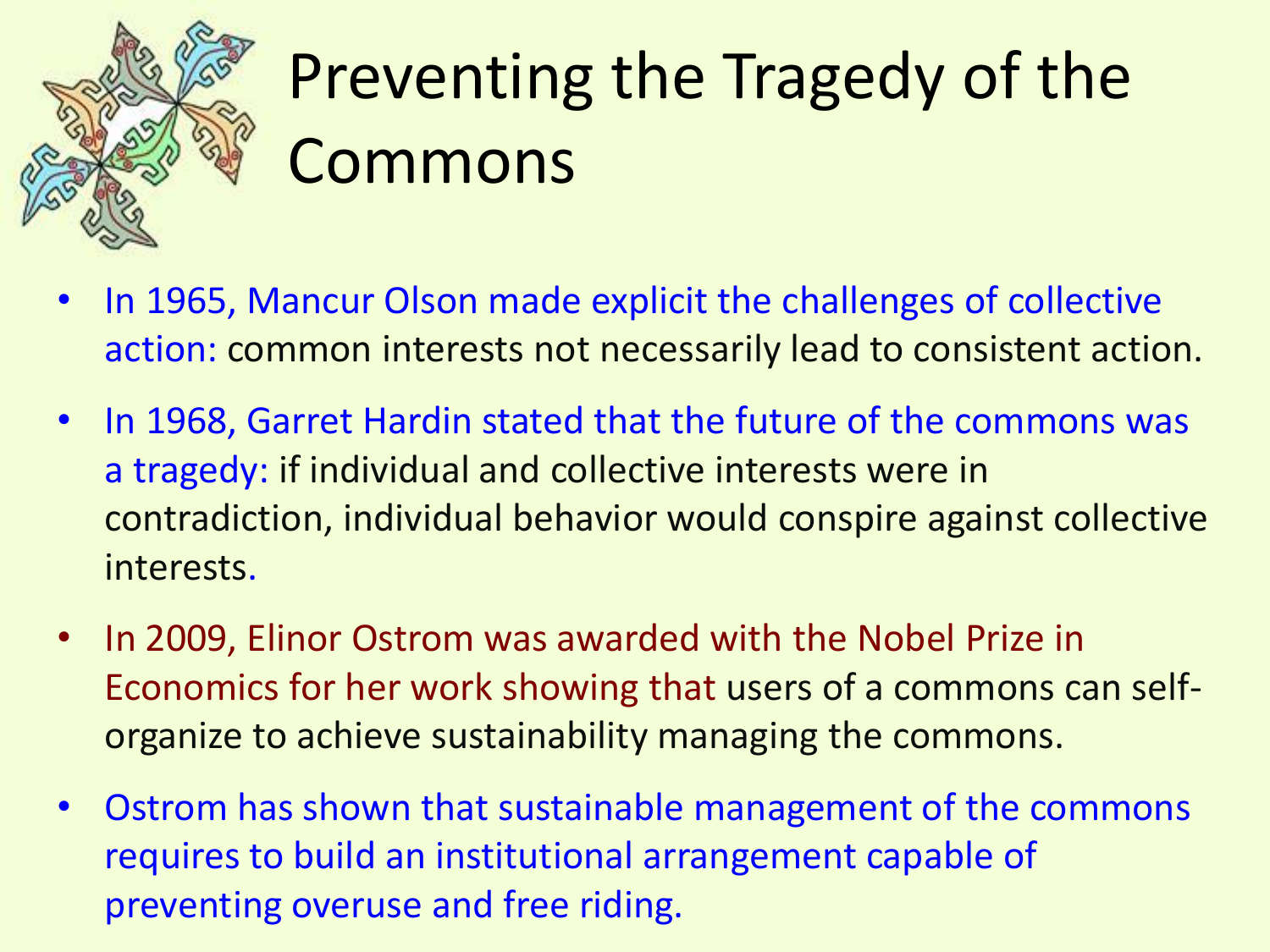

# Knowledge is a resource of critical importance

- From pre-history to current days, knowledge has played a vital role to humanity.
- Technologies of fire control and stone axe shaped life of humans for over one million years.
- All civilizations have had elites of knowledge workers: storytellers, accountants, engineers, mathematicians, prognosticators, strategists, an so on.



- After 1750, knowledge has increased its important. Now, in the twenty first century, knowledge has become the single most important resource.
- Social and economic development cannot be seen separated from knowledge production and flow.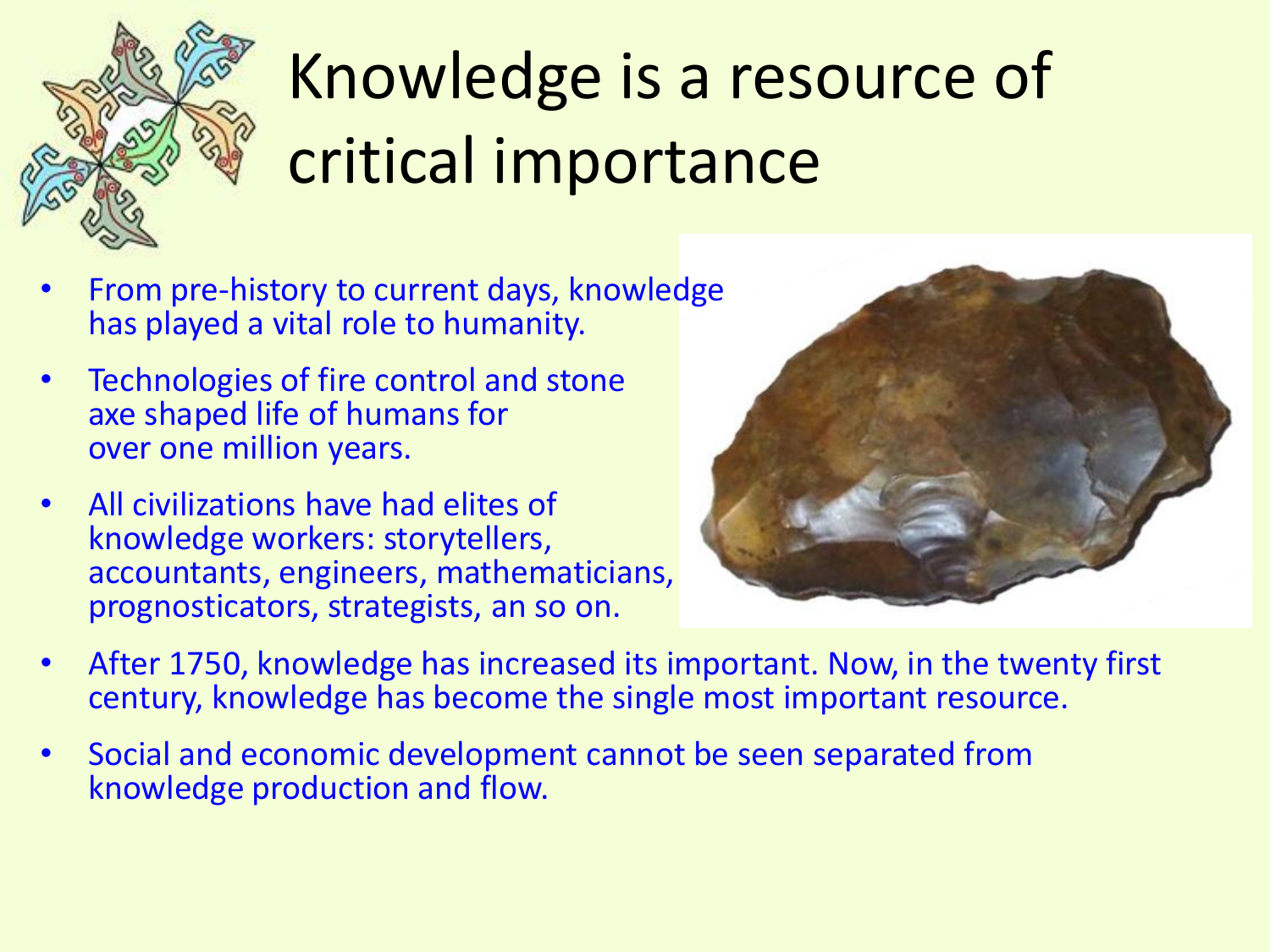

# The Concept of Useful Knowledge

- Useful knowledge is knowledge about any regularity or pattern of nature that, potentially, can be applied to generate economic value or benefit human beings.
- This approach does not focus on the origin of knowledge, but on the potential benefits of knowledge application.
- Useful knowledge does not refer to truth or false, or to any epistemological feature of its origin. It refers to its reliance for practical application.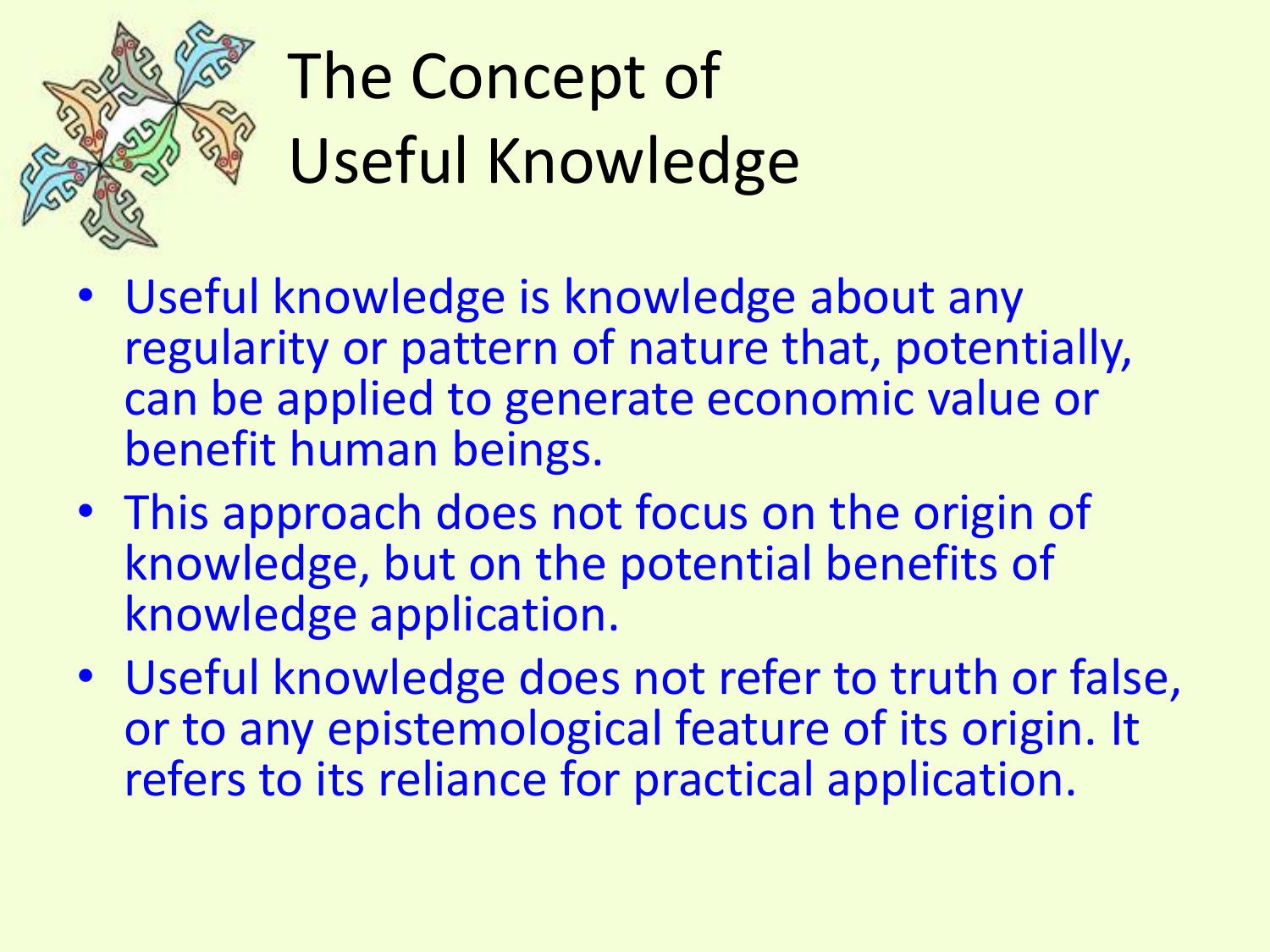

# Propositional Knowledge

- Propositional knowledge catalogs natural and social phenomena, it refers to 'know what' about nature and society.
- It explains what things are and how they work.
- Propositional or Ω knowledge is important for making sense of the world.
- Propositional knowledge includes scientific knowledge but also include all sets of known patterns, empirical tables, documented experiences, interpretations and local beliefs that can be applied to practical uses.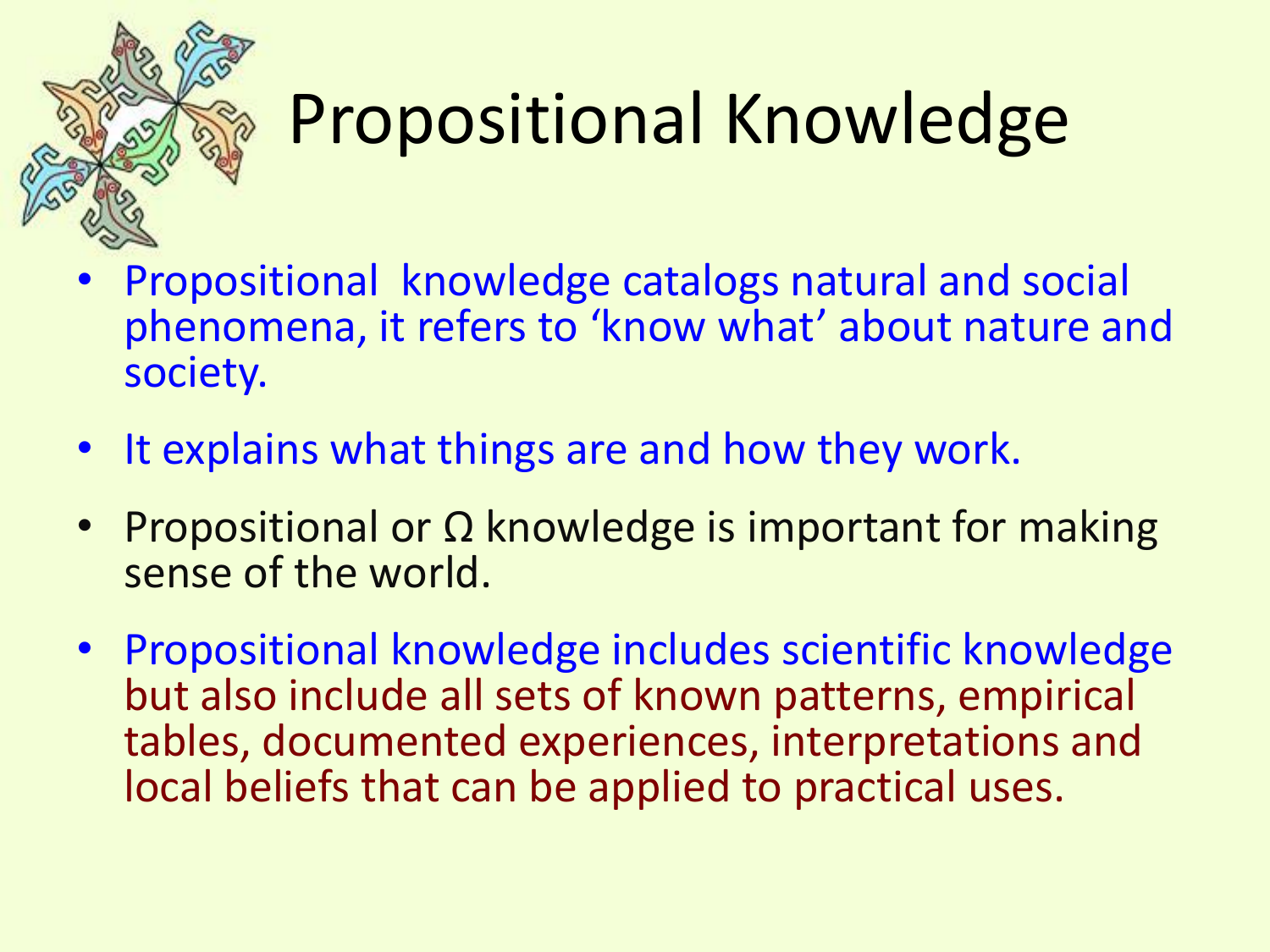

# Prescriptive or  $\lambda$  knowledge

- Prescriptive knowledge, or  $\lambda$  knowledge is the collection of techniques and instructions for manipulating nature and social institutions for human purposes.
- Archetypal expressions of prescriptive knowledge are:
	- recipes for doing a drug,
	- instructions for building a bridge
	- a manual containing norms for managing a natural resource commons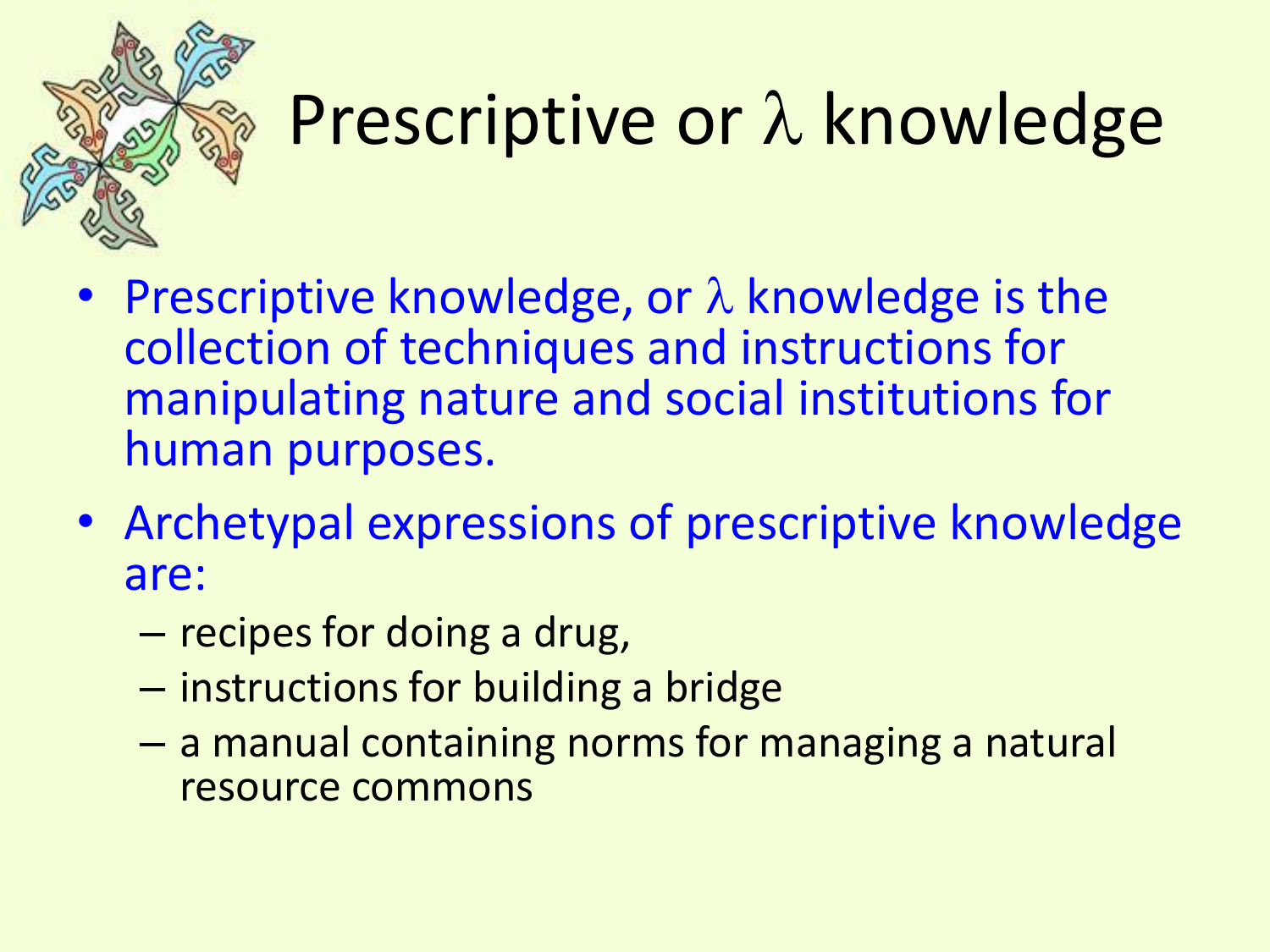

#### Knowledge as Resource

- Intangible
- Non-rivalrous
- Human made
- Tacit and explicit
- Exists inside in minds and stored in artifacts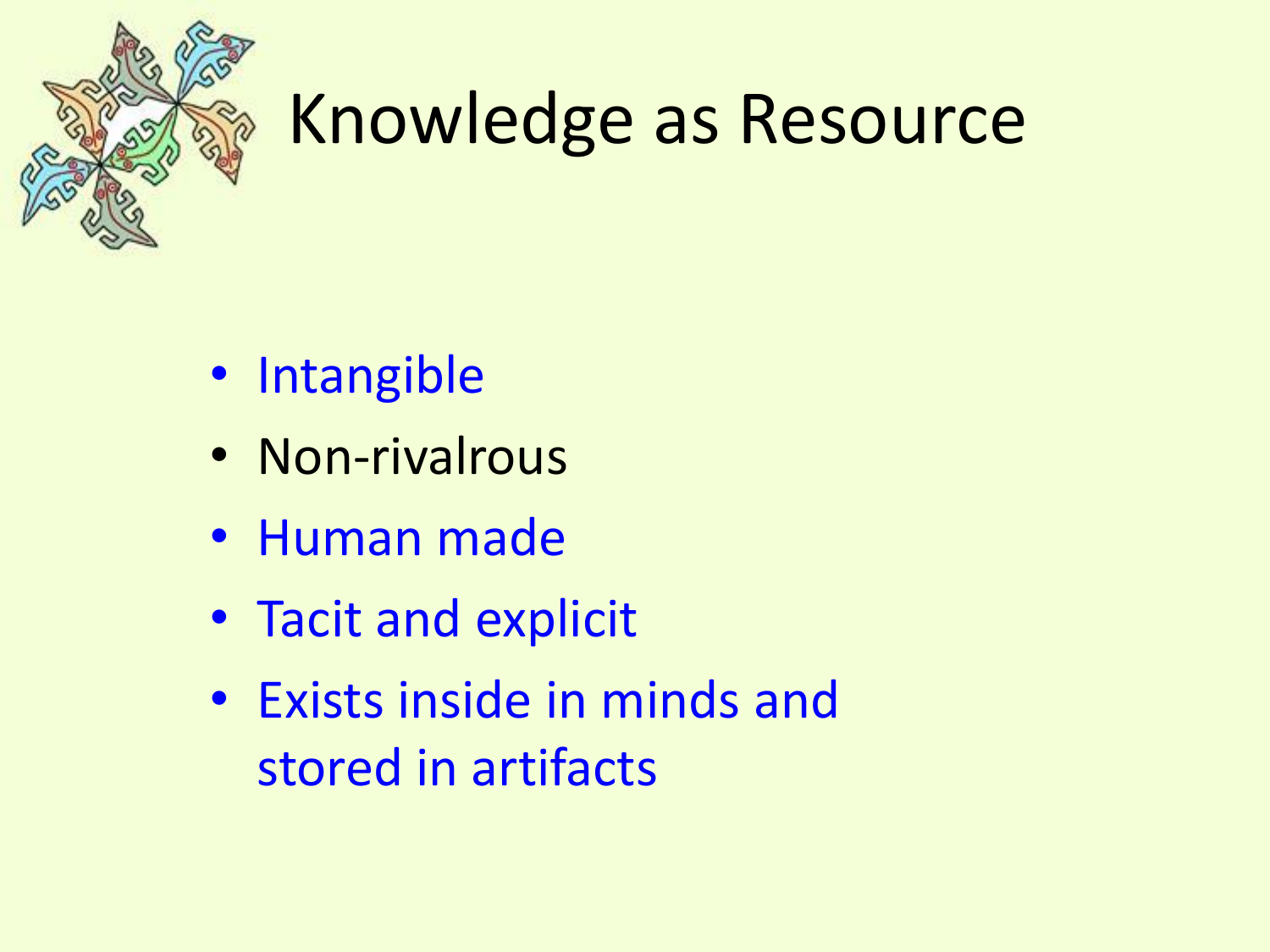

# Knowledge and Innovation Evolve Together

- For 12 thousand years, after the Neolithic revolution, economic and technological history of countries was an up and down curve without clear tendencies.
- According to Joel Mokyr, the knowledge base of innovation was narrow, conspiring against its success likelihood.
- After 1750, this stagnation was broken by the systematic accumulation of knowledge and the dynamism of technical innovation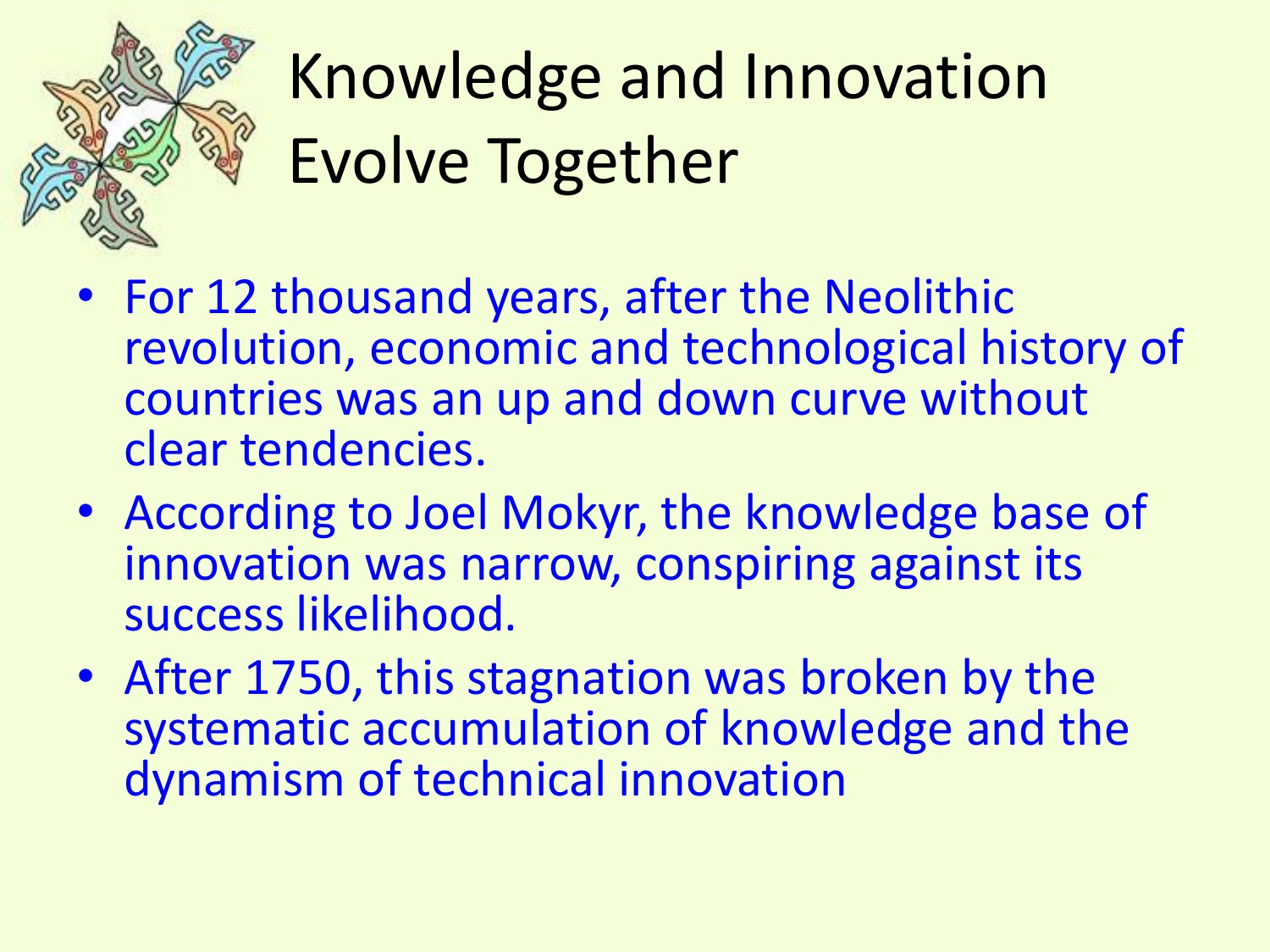

## Propositional knowledge is the base of new techniques

- All technique requires a set of propositional knowledge that, in some degree, "explains" the phenomenon that is being manipulated.
	- Engines with internal combustion could not be invented before the development of thermodynamics.
	- Knowledge about microbiology had a decisive impact in the development of medicine: before and after the development of microbiology.
- This set of propositional knowledge is the epistemic base of the technique.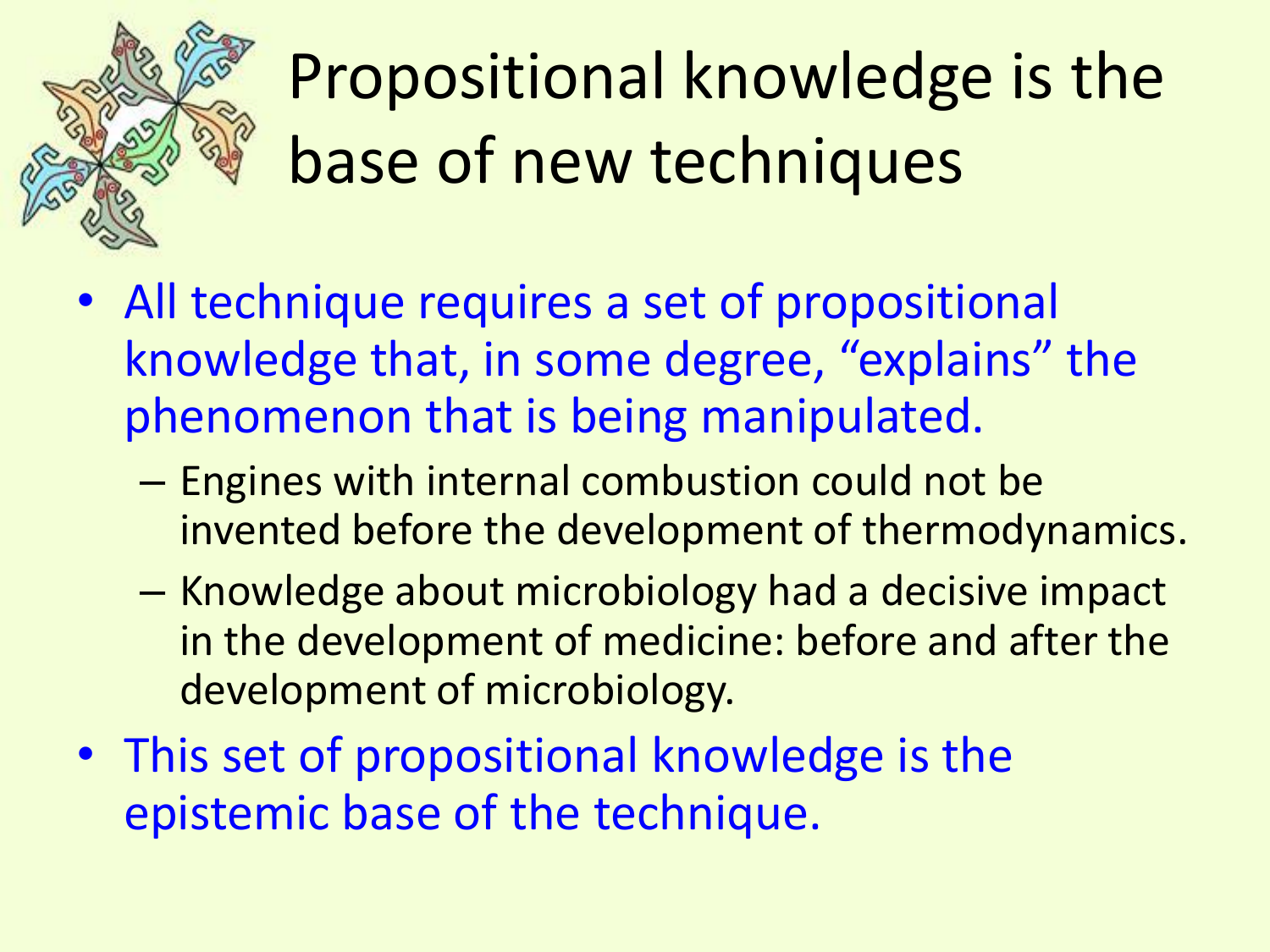

# The synergy between Knowledge and Technology

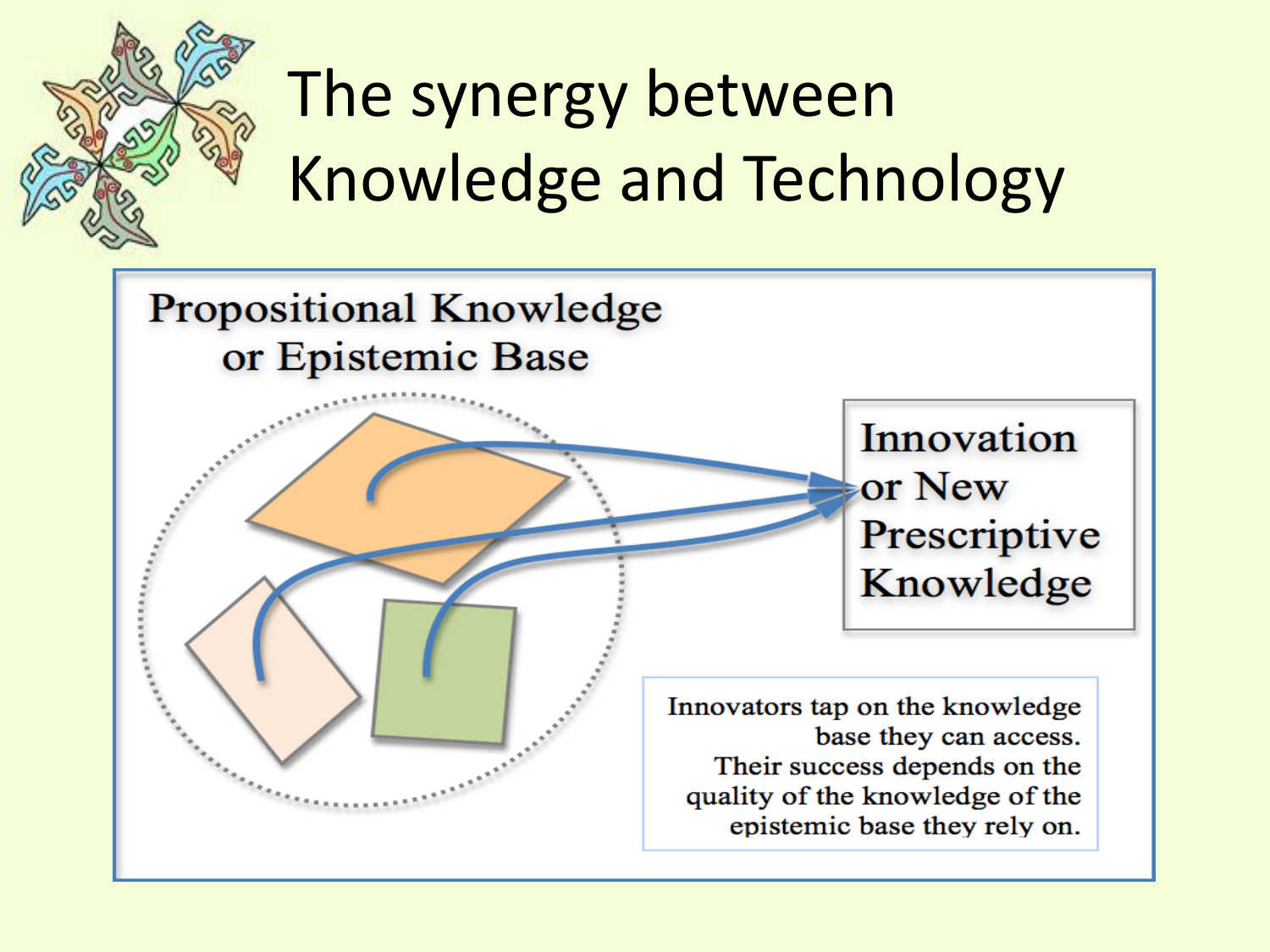

## The cognitive challenge for Innovators

- For any innovative effort, it is critical how broad is the epistemic base that local innovators can effectively access and assimilate.
- Frequently, innovators struggle with problems whose understanding is already part of the stock of knowledge, but it is hard for them to access and assimilate that knowledge.
- Absorptive capacity of innovators becomes critical.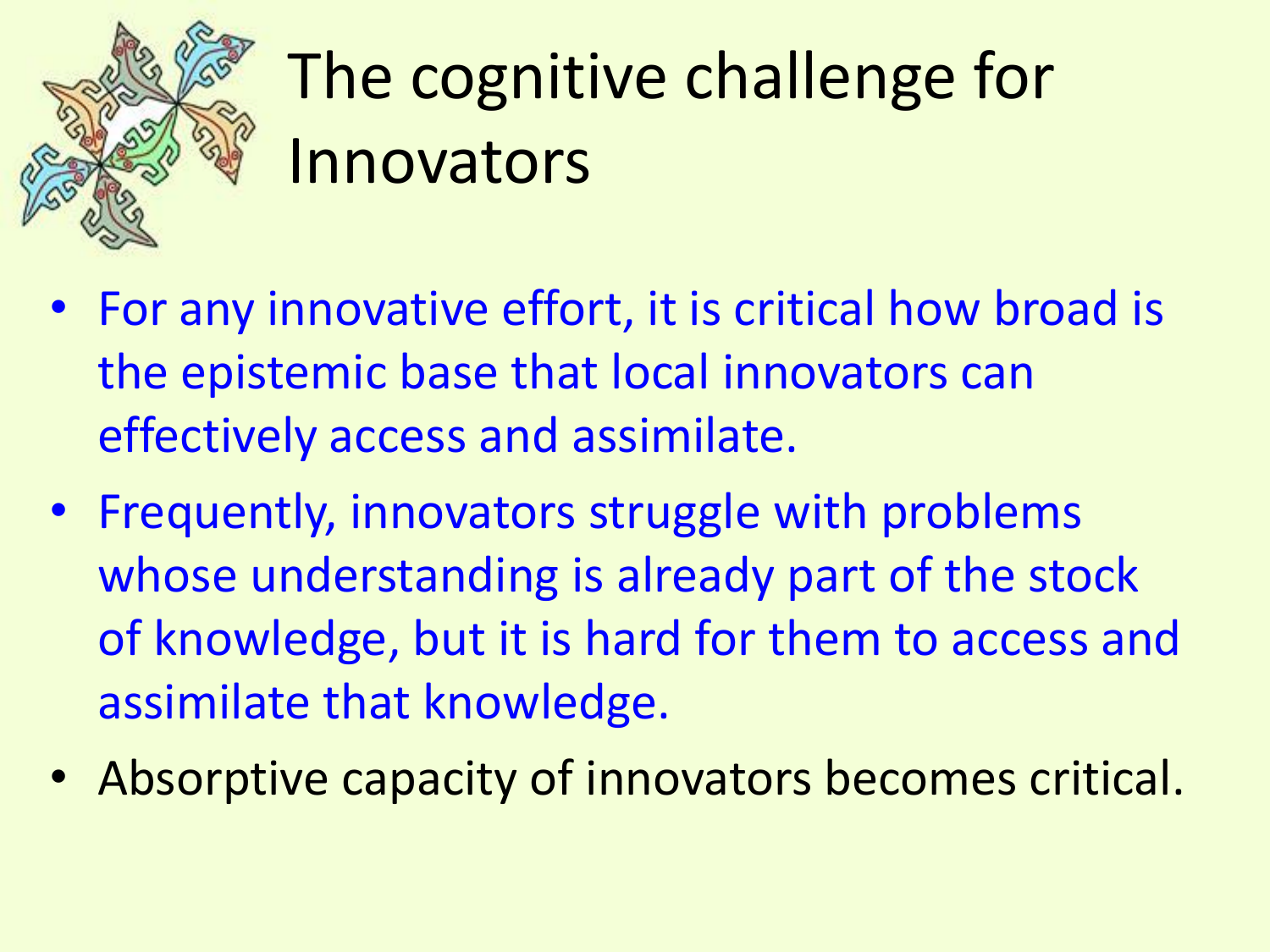

#### The knowledge commons

- After the "invention" of language, knowledge has become a social phenomenon.
- Thinking and communicating are intertwined.
- The knowledge we use is a social construction.
- Thinking is a recycling industry.
- The knowledge we use today is the heritage of thousands of years of social effort.
- For its own nature, knowledge is a commons.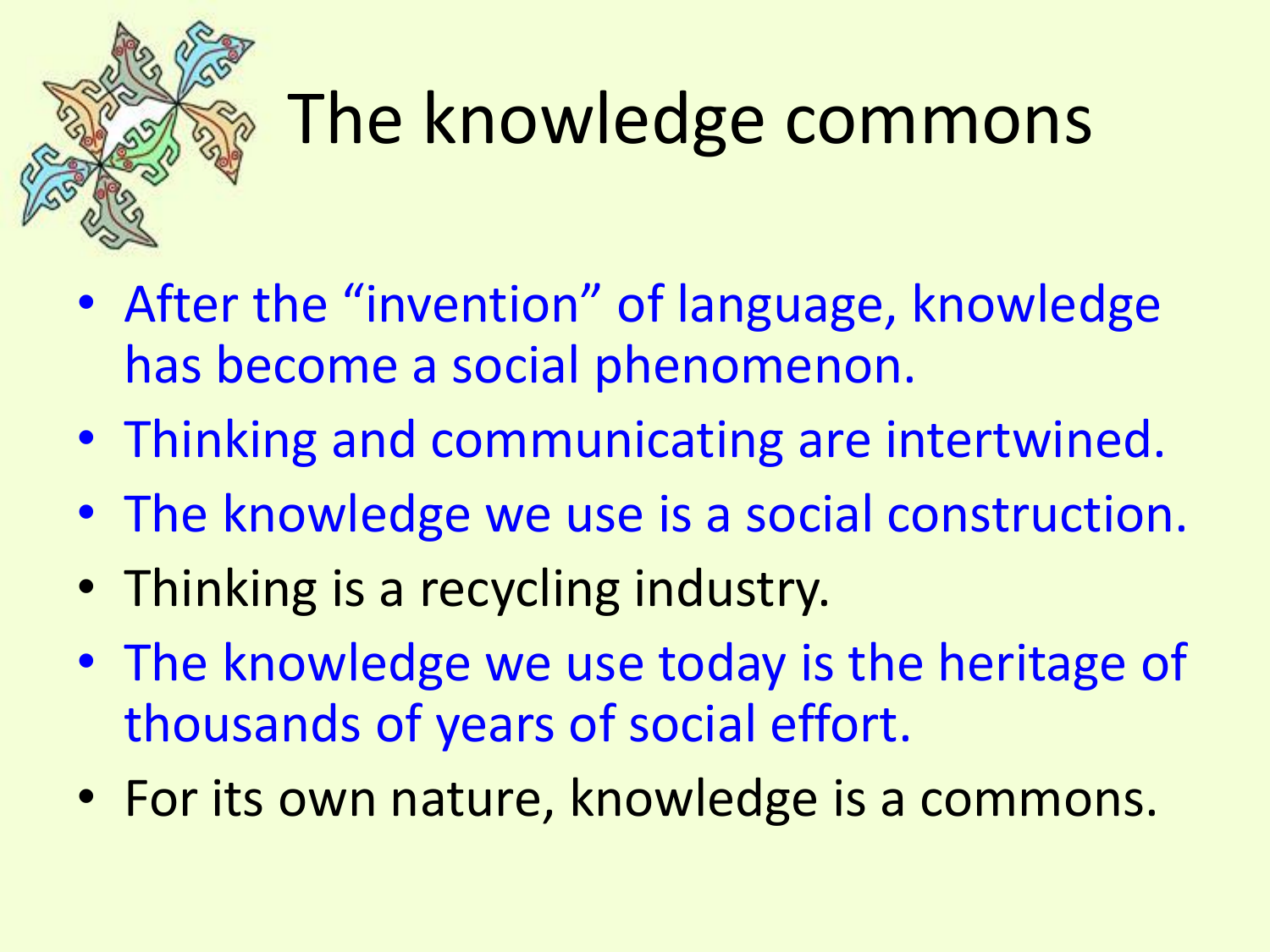

#### The Three Commons

- Nature: Earth and its biosystems
- Physical constructs, or the manmade world
- Knowledge
	- In our heads, flowing in this conversation and imbedded in the technology we are using)
	- Indeed, the manmade world is a result of knowledge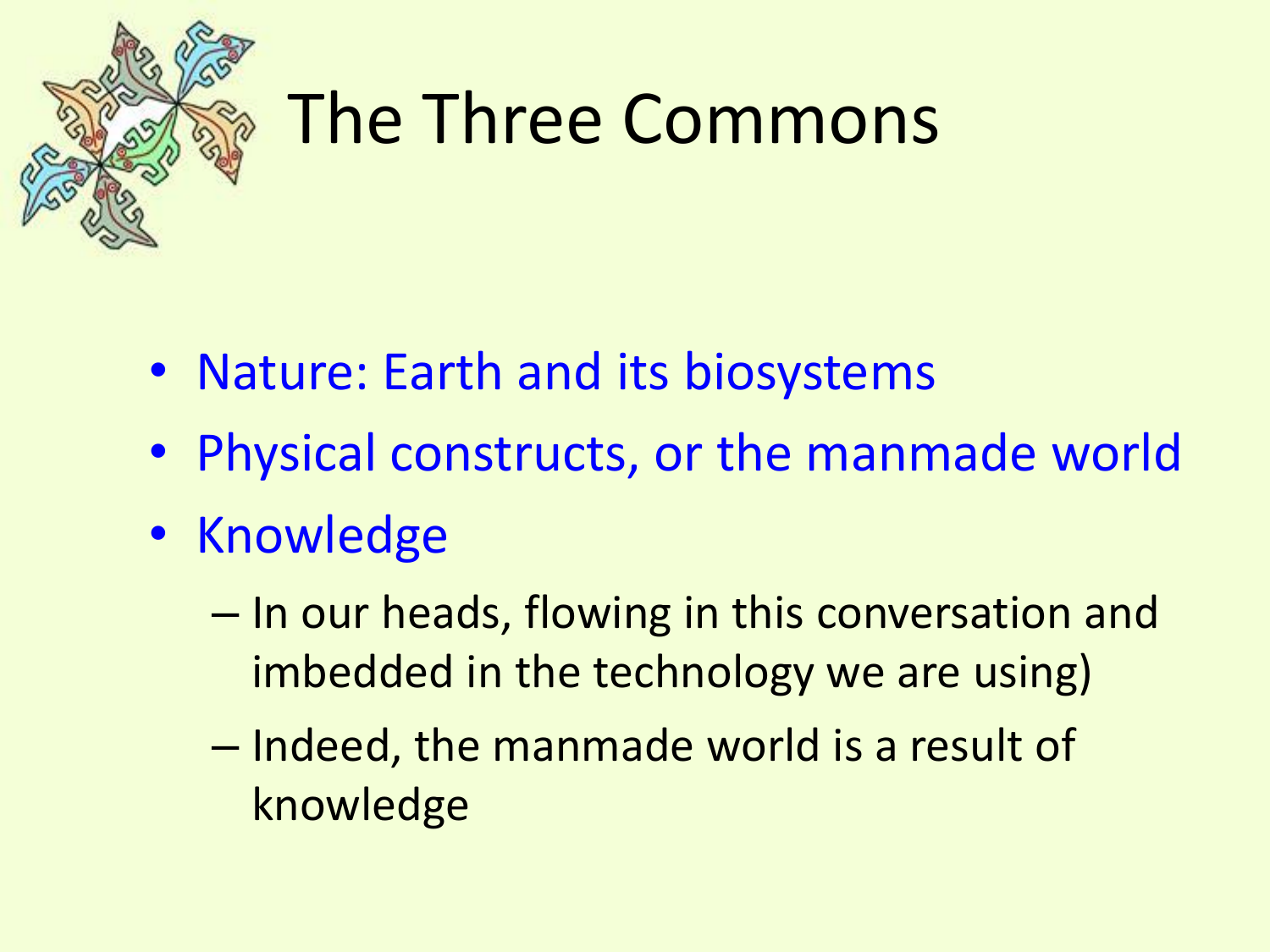

# The 7 Steps of the History of the Knowledge Commons

- 1. Before language: individuals, tacit knowledge, only prescriptive knowledge
- 2. Oral language: small groups, explicit knowledge, propositional knowledge
- 3. Written language: storage outside people's mind, access exclusive of national elites
- 4. Alexandria Library: first attempt for creating a universal culture
- 5. Printing: massive diffusion of knowledge into the middle classes
- 6. Scientific method: systematic production, start of exponential accumulation of knowledge
- 7. Internet/digital technologies: the achievement of a universal culture global storage and sharing of knowledge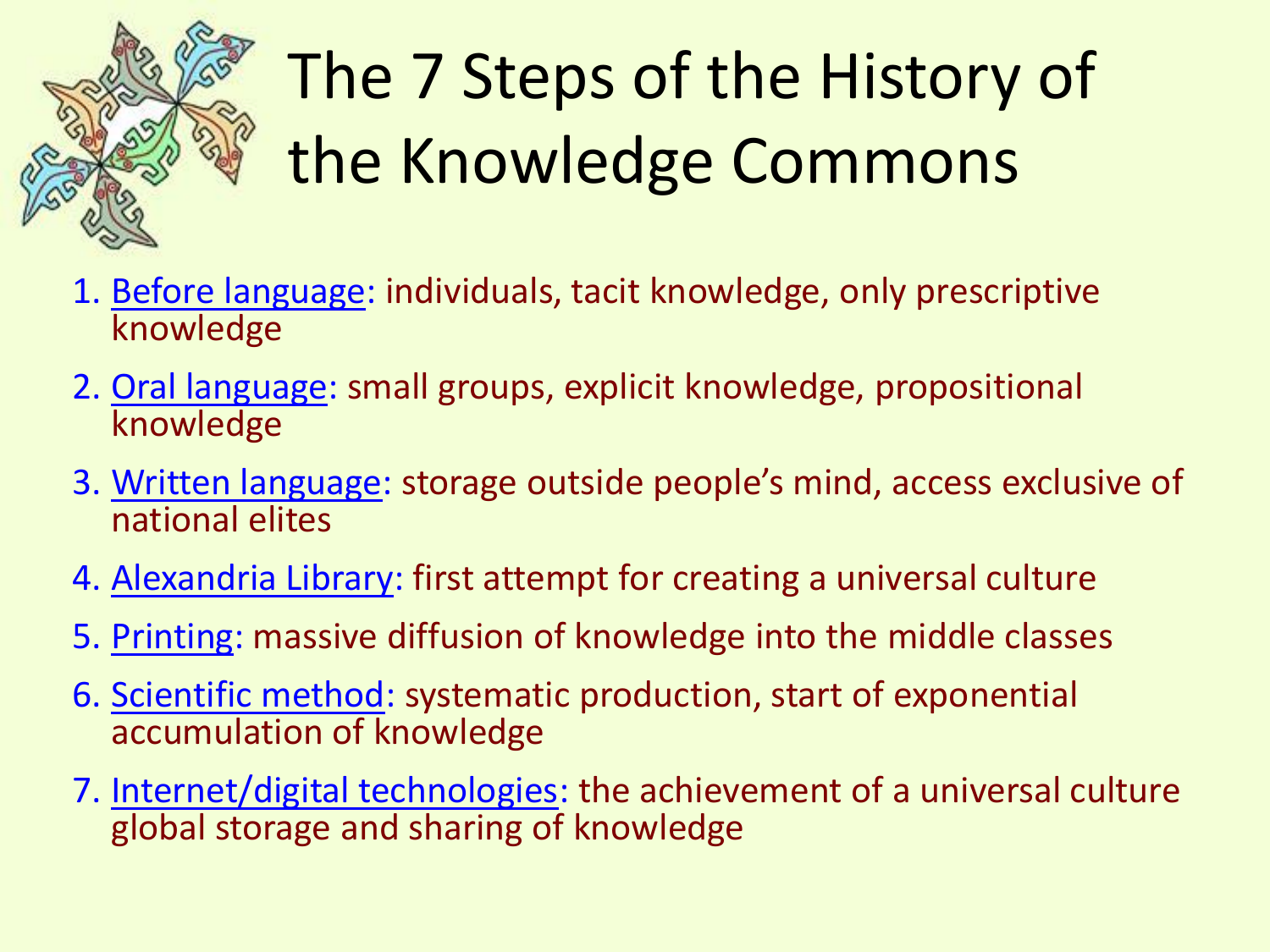

# Knowledge has been growing exponentially for over 360 years

- From 1650, to current days, 50 million of academic articles have been published.
	- The annual exponential .growth of academic articles is between 3.0% to 3.5%.
	- Between 1995 and 2007, patenting has been growing 5.2% each year.
- Currently, over 1.5 million of academic articles are published each year.
- Additional to its growth, complexity and sophistication of knowledge are also increasing.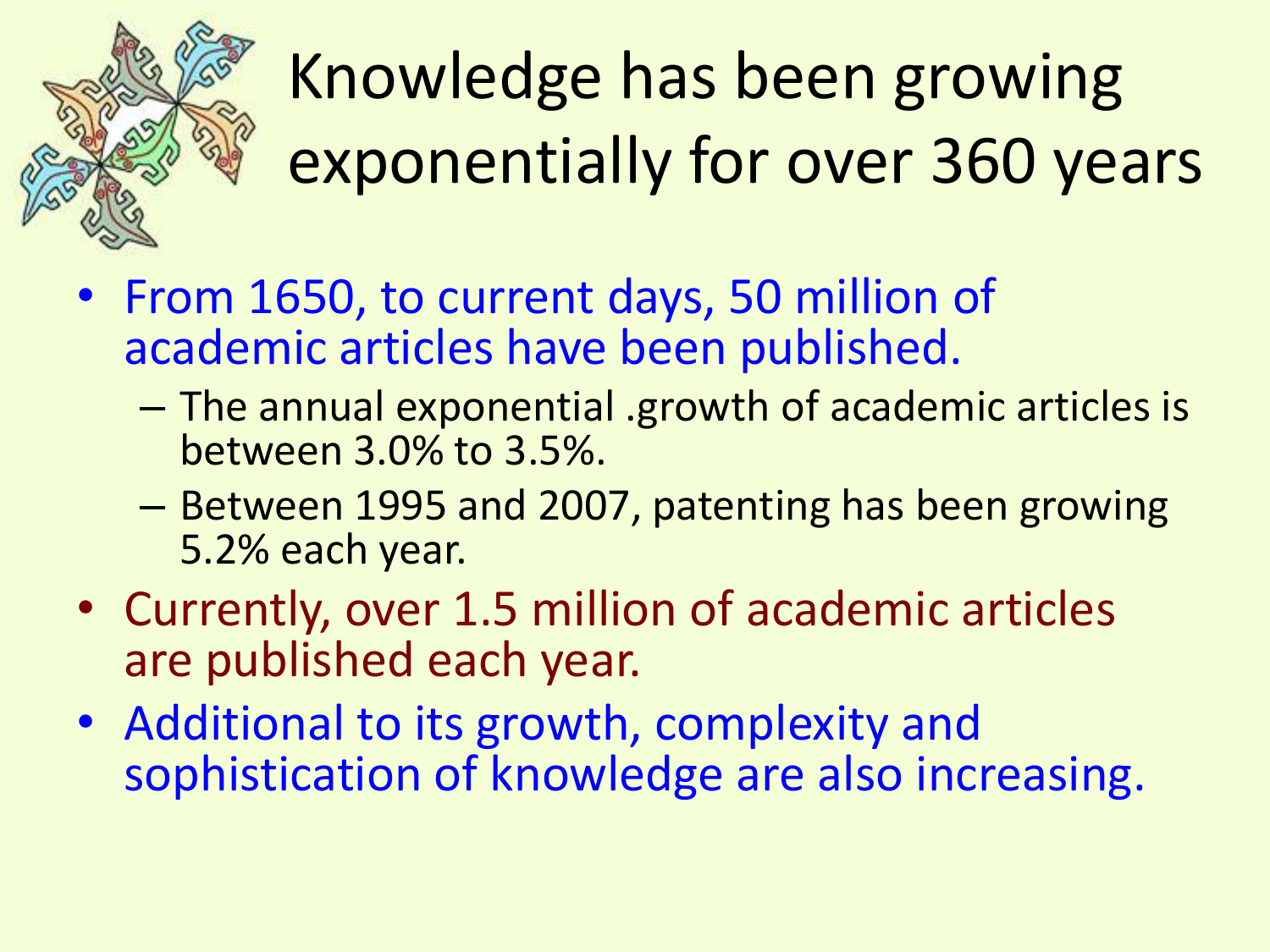

# Knowledge and Economy, a 1.000 years story

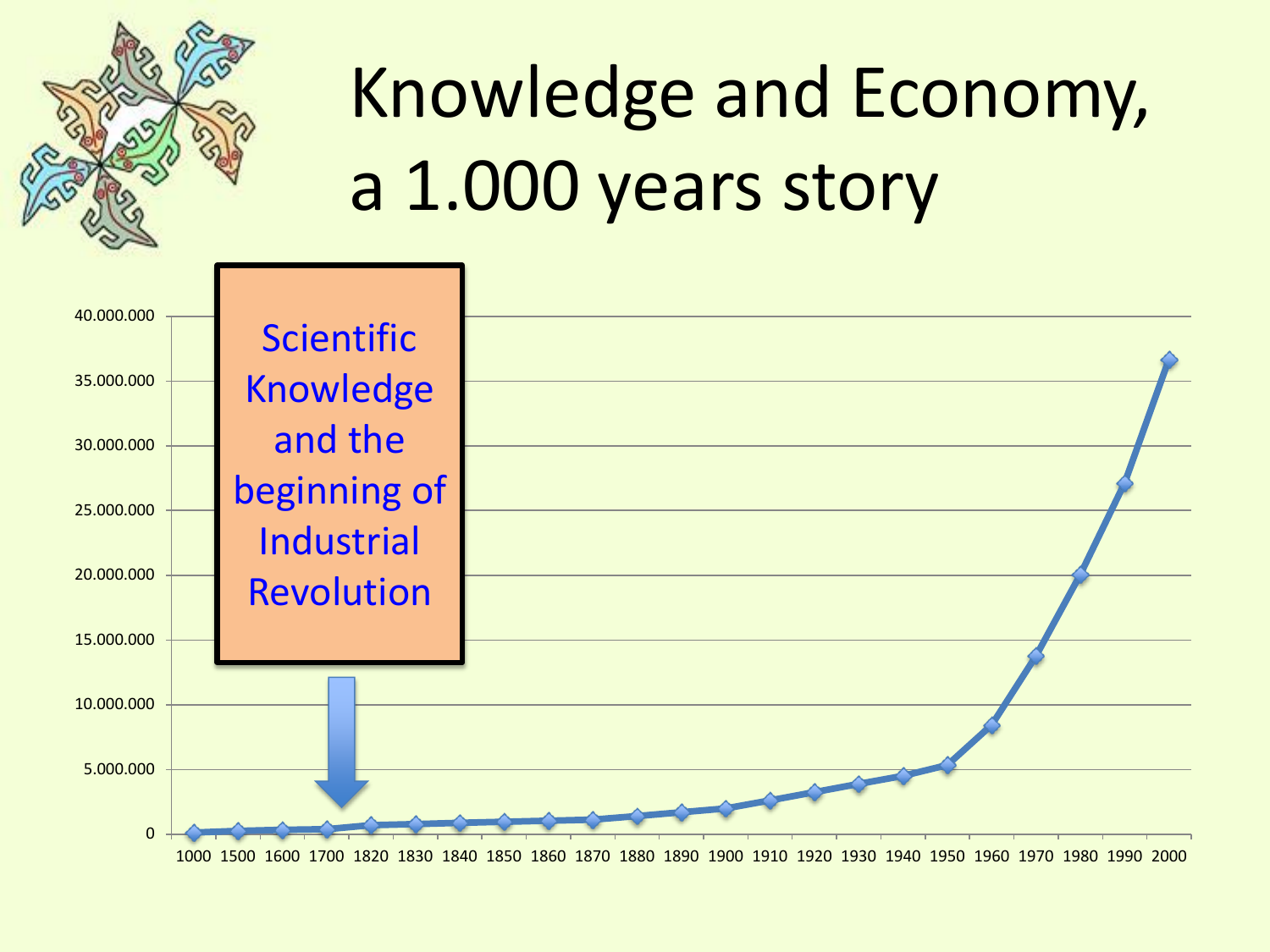

# The Open Access Movement

- Academic articles increase between 3% to 3.5% annually
- Open access is growing faster than academic knowledge, approximately 25% annually
- This difference means that the accessibility to academic literature is going through a process of qualitative change.
- By 2000, almost 20% of academic production was open access.
- If this trend goes on for five more years, open access journals will be the predominant form of academic literature.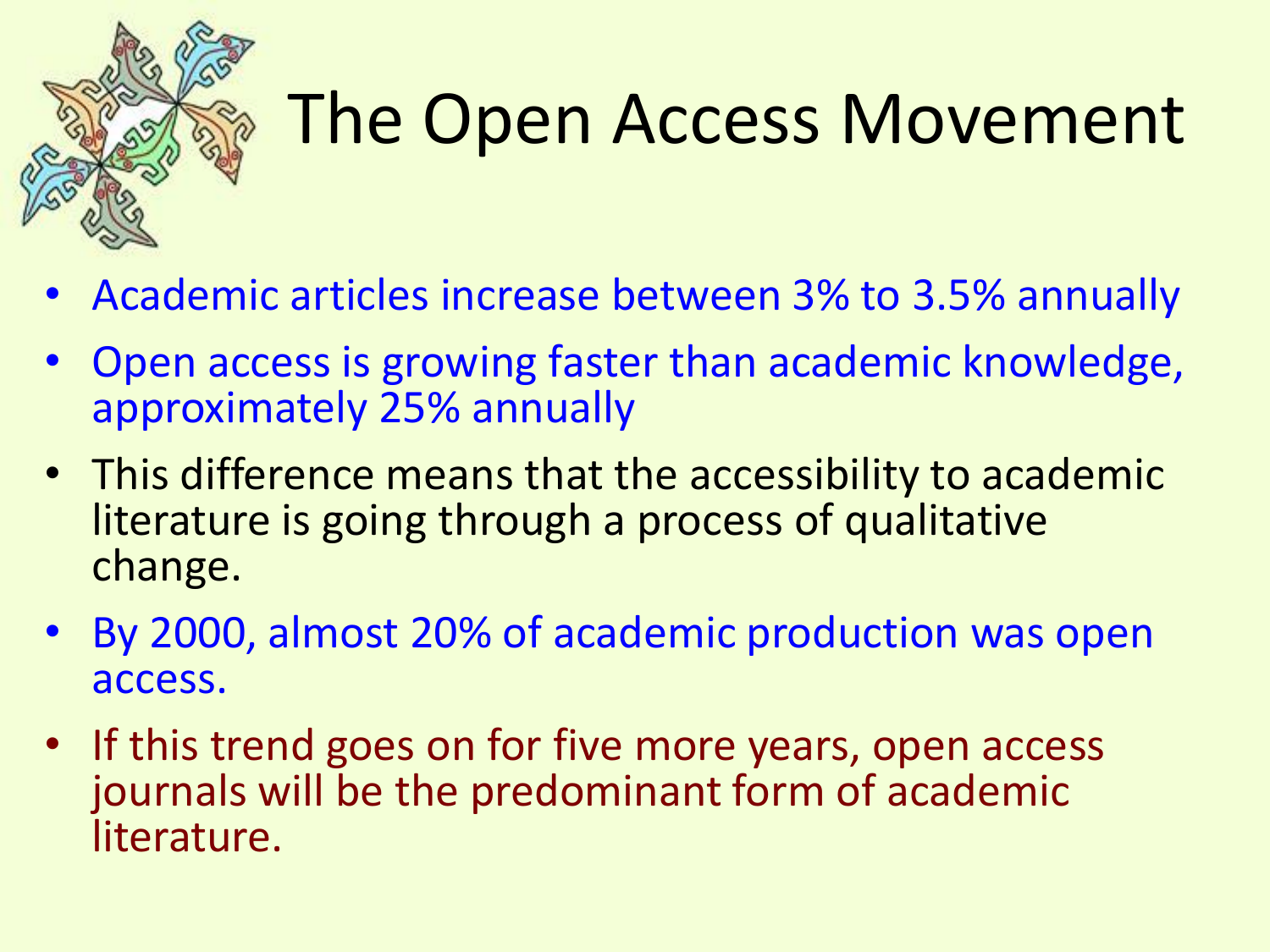#### Barriers from the supply side

- Digital divide. Urban X Rural
- Language barrier: most knowledge is only in English
- Censorship: Lack of democracy in many countries
- Non-digitization: Materials of Museums and libraries.
- Additional barriers
	- Scarcity: lack of knowledge for some critical problems
	- Fragmentation: knowledge is dispersed
	- Structural complexity: the level of abstraction and complexity prevents knowledge diffusion.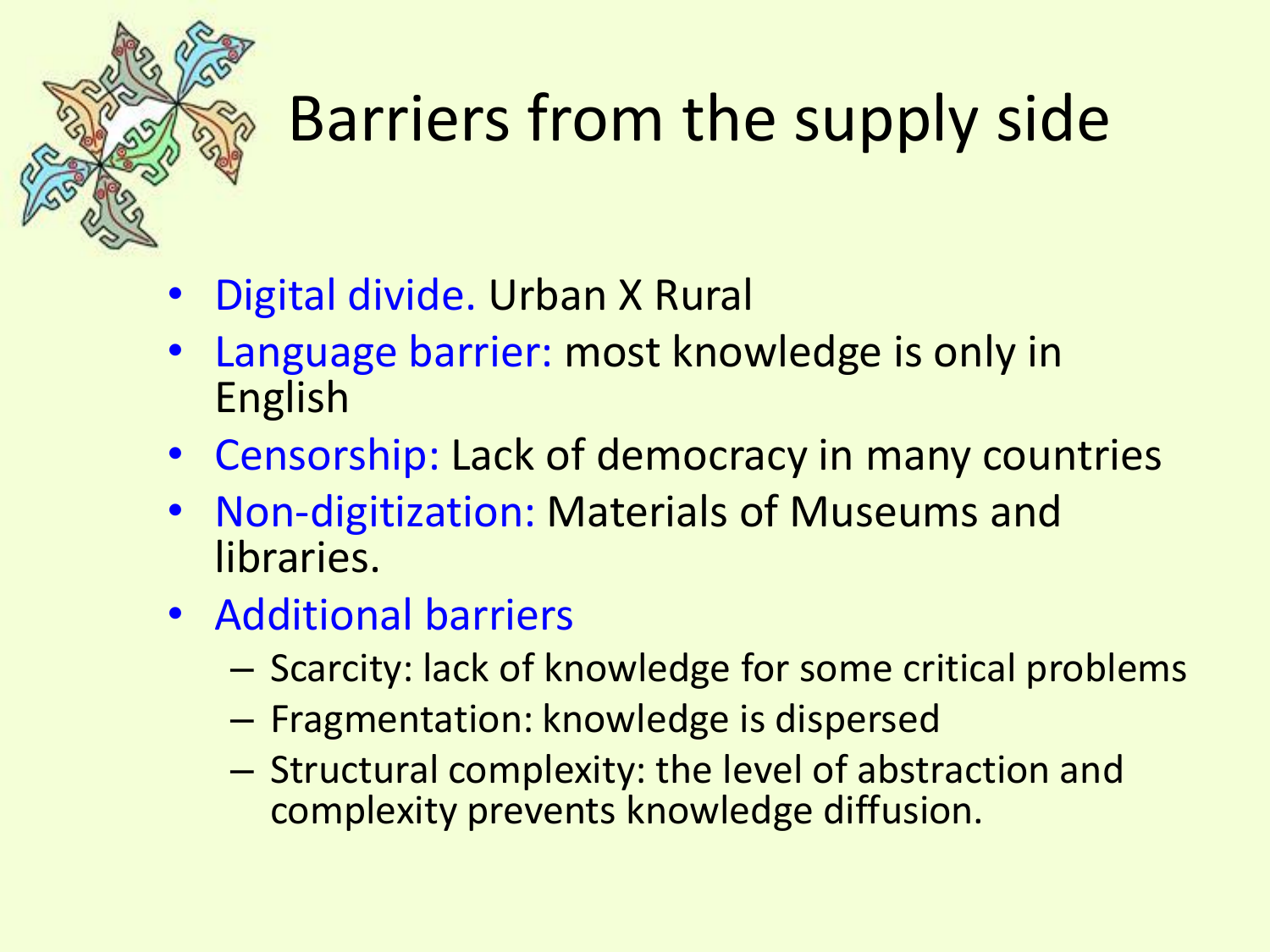

#### Barriers from the demand side

- The awareness of the need and importance of external knowledge,
- Knowledge about existence of knowledge,
- The capacity to assimilate and contextualize external knowledge, and
- The conditions to apply new knowledge to develop innovative solutions.

These four elements work as a chain. If a single link is not present, the demand will not fully realize.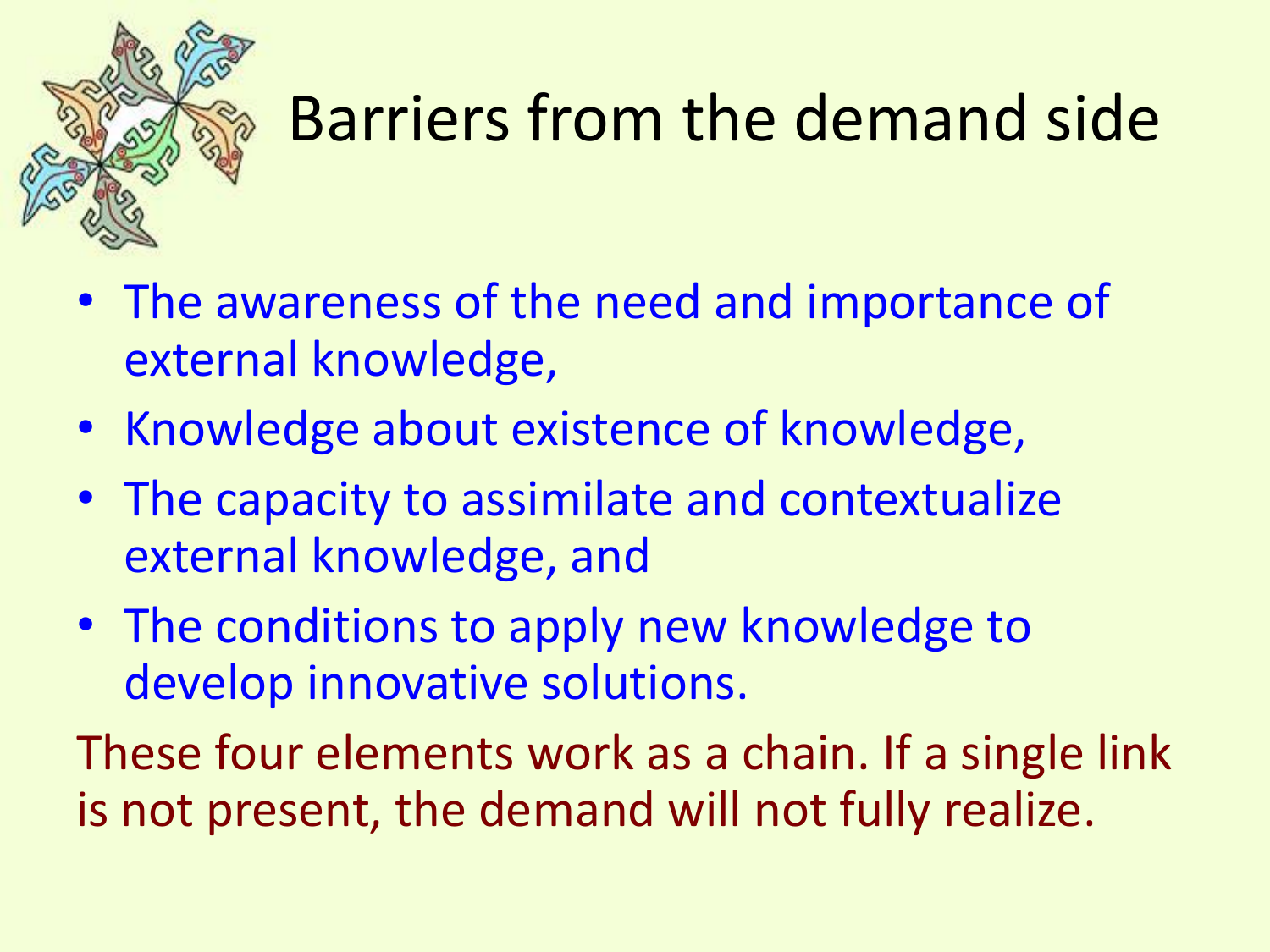

#### Innovation is concentrated in world-class metropolises

Some Asian countries are breaking this pattern, but most countries do not.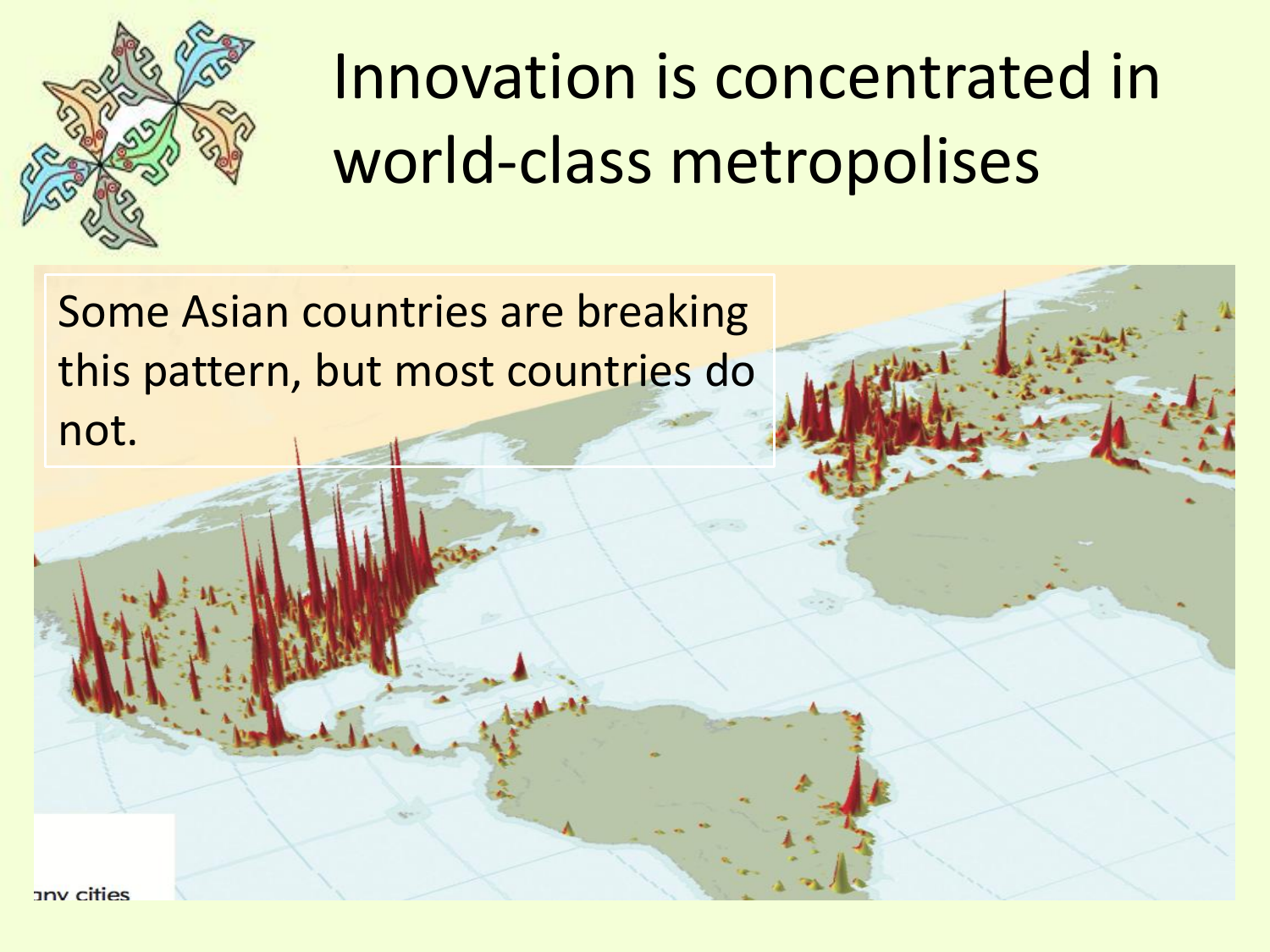

#### A relevant question

Growing wealth of knowledge Growing accessibility to knowledge



Who are going to take advantage of the wealth of knowledge?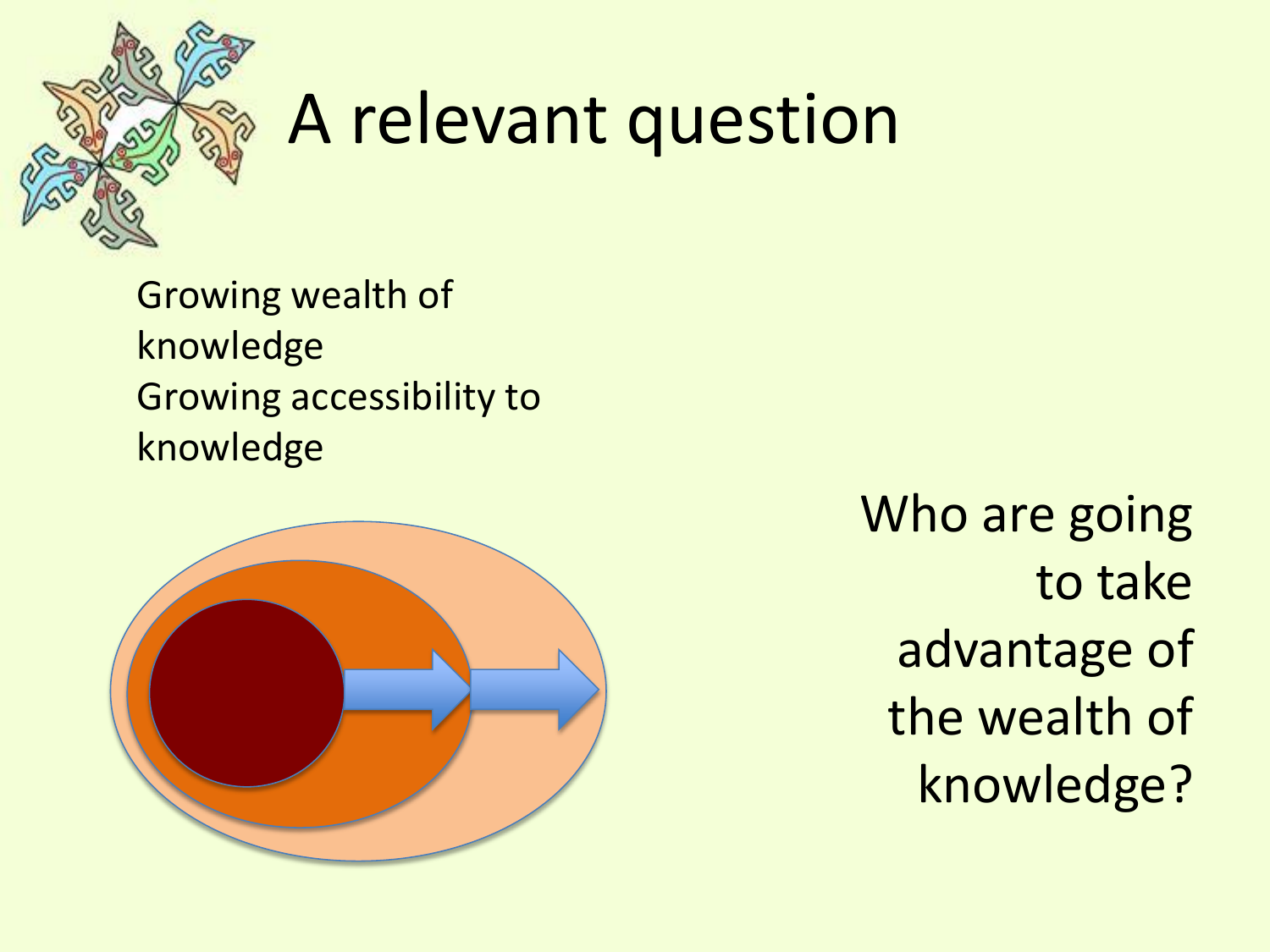

#### Knowledge Diffusion

Internet, Education, Technology, Social experience, Social network, Work experience, Institutions

Google



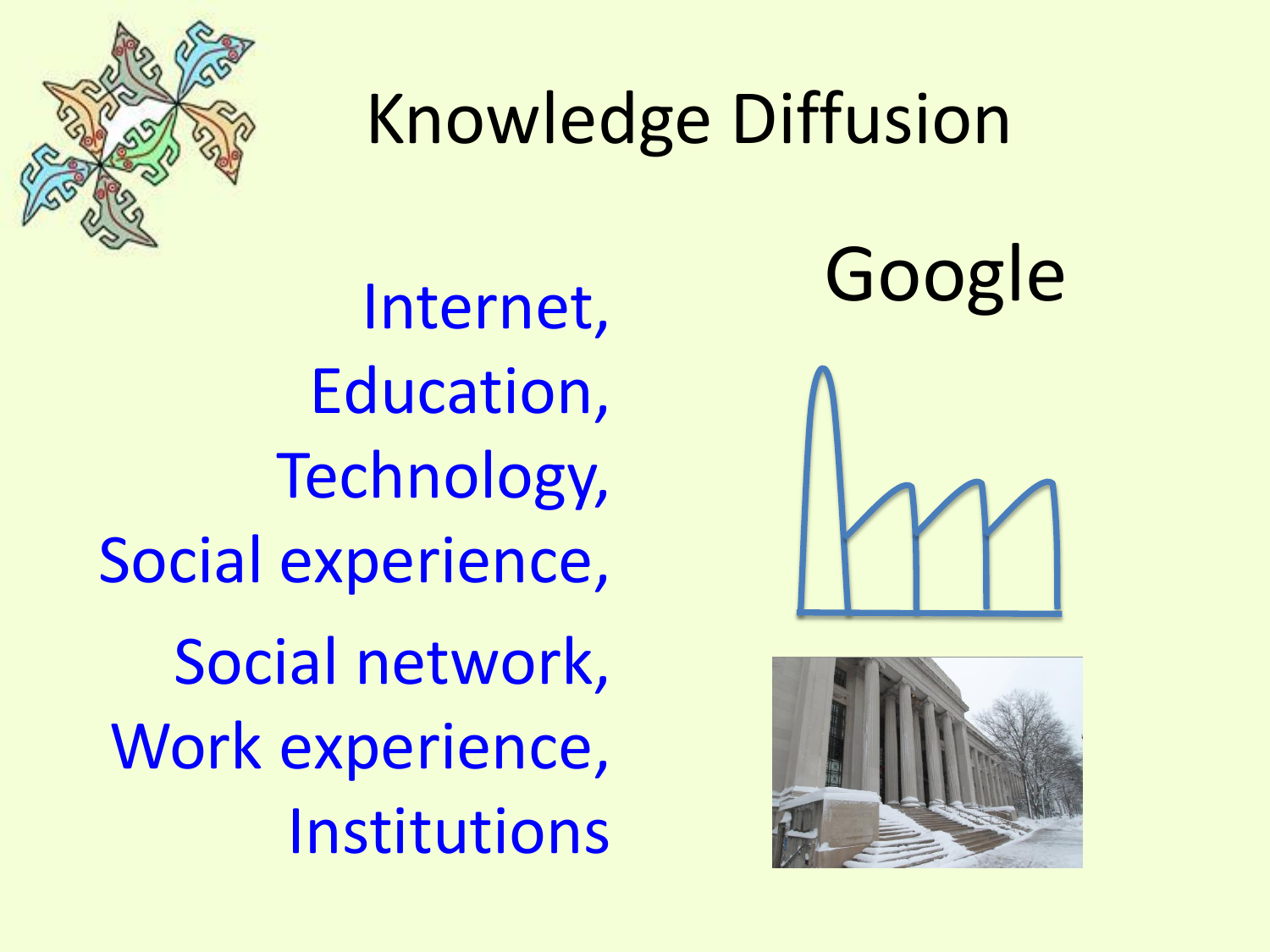

#### Absorptive Capacity versus Cognitive Blindness

- Absorptive capacity is a set of cognitive skills that make possible to assimilate and apply external knowledge.
- Without absorptive capacity we can remain cognitively blind.
- Prior related knowledge is a precondition to identify the importance and to absorb new knowledge.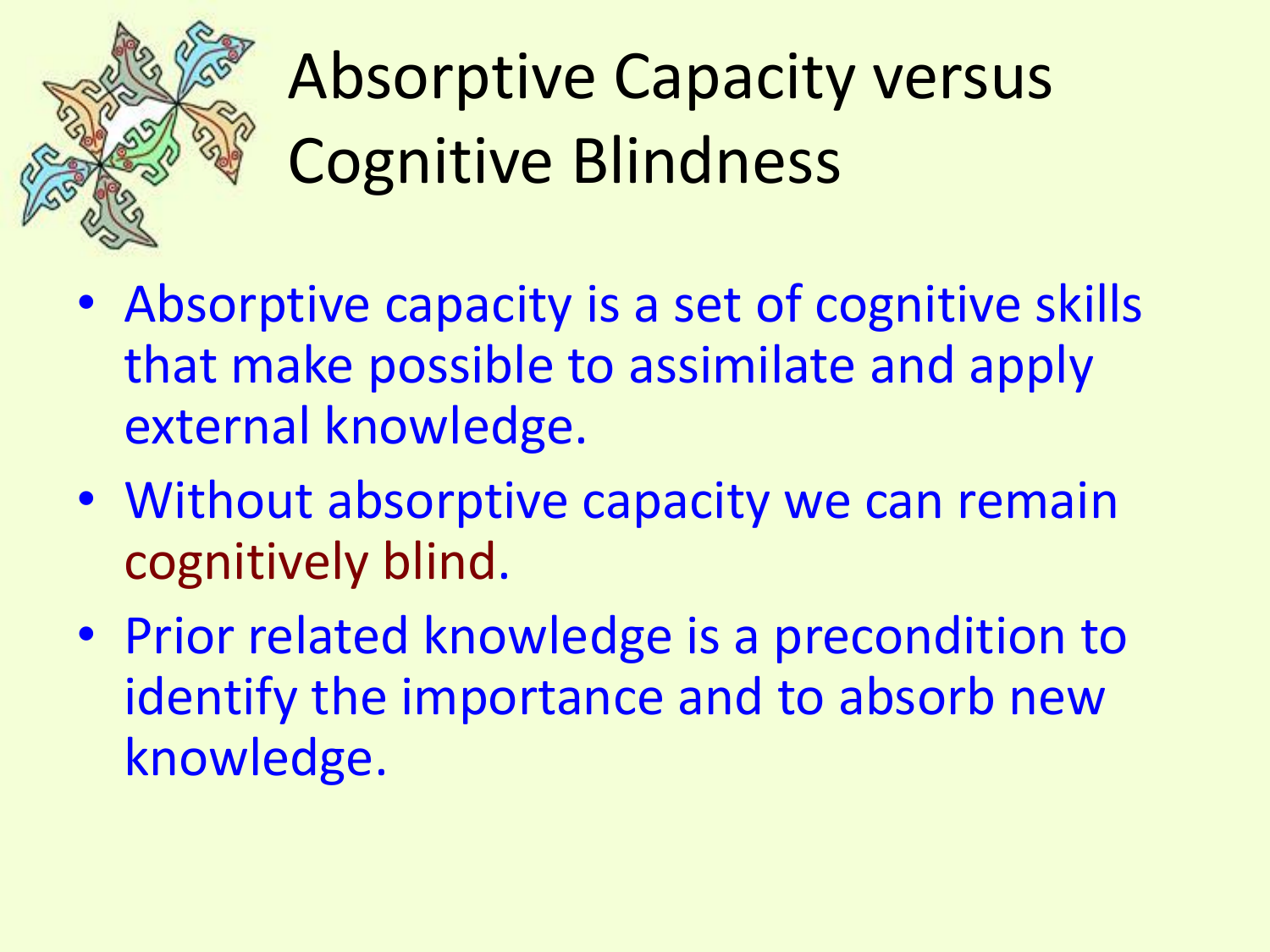

# Knowledge Communities

- Absorbing and creating new knowledge is not a work of individuals, but of communities.
- Cognitive agency is achieved through knowledge communities
	- Thought collectives (Fleck, 1979),
	- Epistemic community (Hass, 1992)
	- Communities of practice (Wenger, 1989).
- Knowledge communities are networks inside and crossing existing institutions.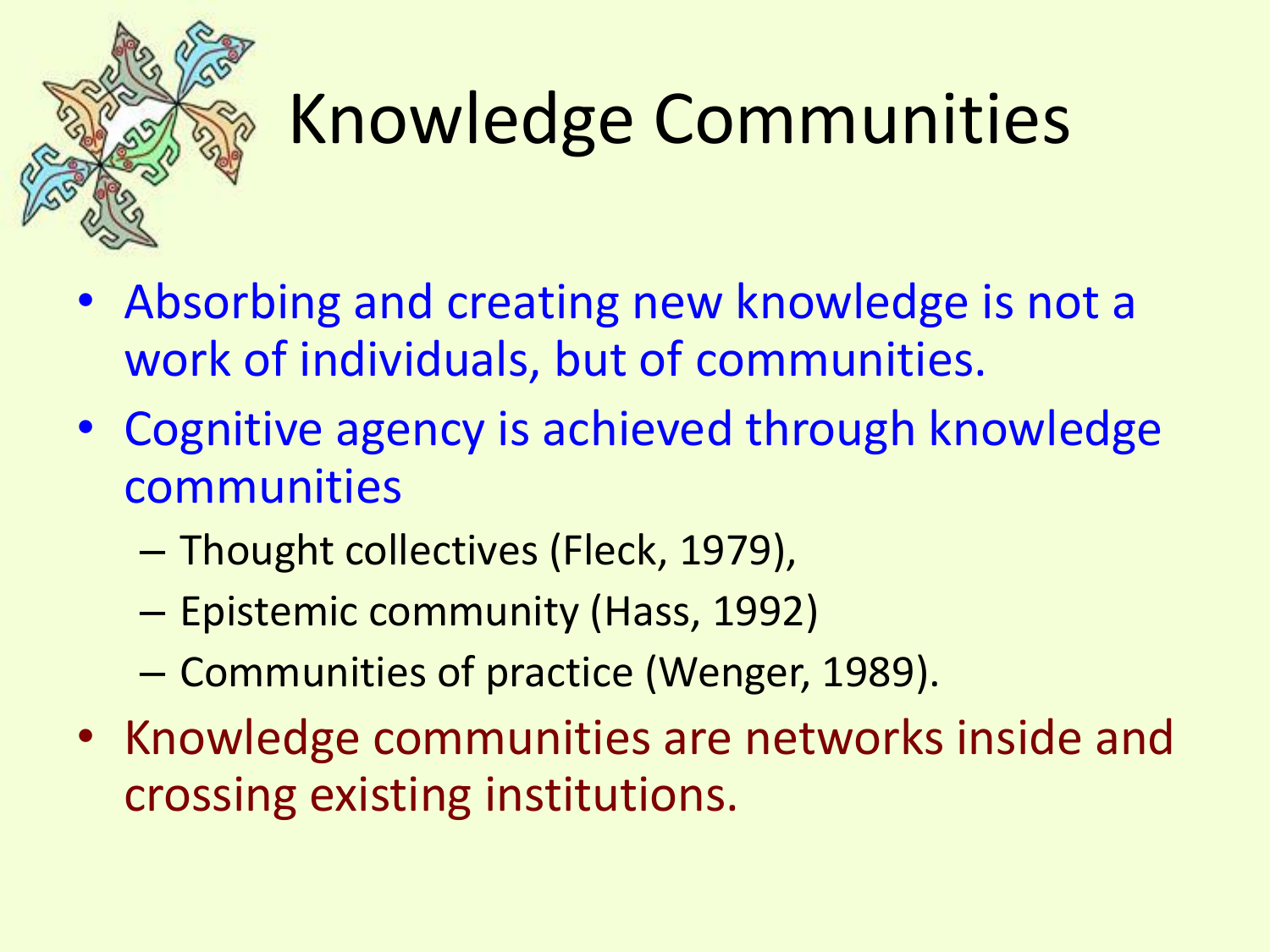

## Selected References 1

- Beinhocker, E. (2007). *Origin of Wealth: Evolution, Complexity, and the Radical Remaking of Economics*. Cambridge, MA: Harvard Business Press
- Cohen, W. & Levinthal, D. (1990). Absorptive capacity: A new perspective on learning and innovation. *Administrative Science Quarterly*, 35(1), 128-152. Cornell University
- Directory of Open Access Journals. (2011). *DOAJ statistics*. Retrieved June 7, 2011, from <http://www.doaj.org/doaj?func=newTitles&uiLanguage=en>
- Directory of Open Access Repositories. (2011). *Growth of the OpenDOAR database-Worldwide*. Retrieved June 7, 2011, from: [http://www.opendoar.org/onechart](http://www.opendoar.org/onechart-legacy.php?cID=&ctID=&rtID=&clID=&lID=&potID=&rSoftWareName=&search=&groupby=l.lName&orderby=Tally DESC&charttype=bar&width=600&caption=Most Frequent Languages in OpenDOAR - Worldwide)[legacy.php?cID=&ctID=&rtID=&clID=&lID=&potID=&rSoftWareName=&search=&groupby=l.lName&orderby=Tally%20DESC&](http://www.opendoar.org/onechart-legacy.php?cID=&ctID=&rtID=&clID=&lID=&potID=&rSoftWareName=&search=&groupby=l.lName&orderby=Tally DESC&charttype=bar&width=600&caption=Most Frequent Languages in OpenDOAR - Worldwide) [charttype=bar&width=600&caption=Most%20Frequent%20Languages%20in%20OpenDOAR%20-%20Worldwide](http://www.opendoar.org/onechart-legacy.php?cID=&ctID=&rtID=&clID=&lID=&potID=&rSoftWareName=&search=&groupby=l.lName&orderby=Tally DESC&charttype=bar&width=600&caption=Most Frequent Languages in OpenDOAR - Worldwide)
- Fleck, L. (1979). *Genesis and development of a scientific fact*. Chicago, IL: The University of Chicago Press.
- Florida, R. (2002). *The rise of the creative class, and how it is transforming work, leisure, community and everyday life.* New York, NY: Basic Books.
- Florida, R. (2005). The world is spiky. *The Atlantic Monthly*. Retrieved from [http://www.creativeclass.com/rfcgdb/articles/other-](http://www.creativeclass.com/rfcgdb/articles/other-2005-The World is Spiky.pdf)[2005-The%20World%20is%20Spiky.pdf](http://www.creativeclass.com/rfcgdb/articles/other-2005-The World is Spiky.pdf)
- Haas, P. (1992). Introduction: Epistemic Communities and International Policy Coordination. *International Organization*, Vol. 46, No. 1, Knowledge, Power, and International Policy Coordination. (Winter, 1992), 1-35. Retrieved from: http://links.jstor.org/sici?sici=0020-8183%28199224%2946%3A1%3C1%3AIECAIP%3E2.0.CO%3B2-%23
- Hayek, F. (1945). The Use of Knowledge in Society. *American Economic Review 35*(4), 519-30. Retrieved from: <http://www.econlib.org/library/Essays/hykKnwCover.html>
- Hess, C. & Ostrom, E. (2007). A framework for analyzing the knowledge commons. In C. Hess & E. Ostrom (Eds.), *Understanding knowledge as common: from theory to practice* (pp. 41-81). Cambridge, MA: MIT Press.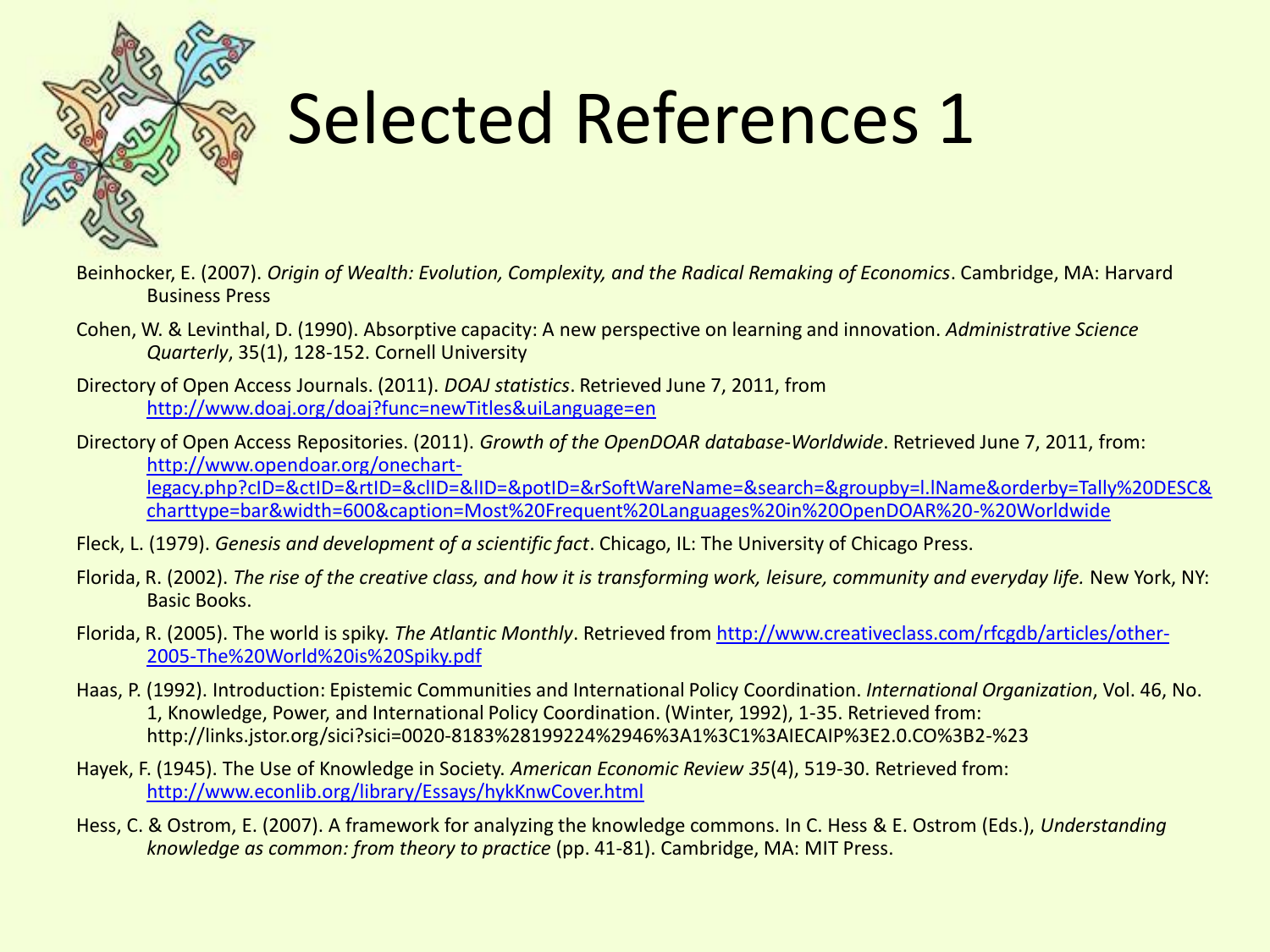

## Selected References 2

- Jinha, A. E. (2010). Article 50 million: An estimate of the number of scholarly articles in existence (Post-print version). *Learned Publishing, 23*(3), 258-263. doi:10.1087/20100308.
- Knorr-Cetina, K. (1999). *Epistemic Cultures: How the sciences make knowledge*. Cambridge, MA: Harvard University Press.
- Maddison, A. (2007). *Contours of the world Economy, 1-2030 AD; Essays in Macroeconomic History.* New York, NY: Oxford University Press.
- Mokyr, J. (2002a). *Useful knowledge as en evolving system: the view from economic history*. Presented in the Conference "The economy as an evolving system," 2001, Santa Fe, NM. Chicago, IL: Northwestern University.
- Mokyr, J. (2002b). The gifts of Athena. Princeton, NJ: Princeton University Press
- Mokyr, J. (2005). The intellectual origins of modern economic growth. *The Journal of Economic History, 65*(2), 285-351.
- OpenDOAJ. (2011). *DOAJ statistics*. Retrieved from the Webpage of Directory of Open Access Journals: <http://www.doaj.org/doaj?func=newTitles&uiLanguage=en>
- OpenDOAR. (2011). *Most Frequent Languages in OpenDOAR-Worldwide*. Retrieved from Webpage of the Open Access Repositories: [http://www.opendoar.org/onechart.php?cID=&ctID=&rtID=&clID=&lID=&potID=&rSoftWareName=&search=&groupby=l.lNam](http://www.opendoar.org/onechart.php?cID=&ctID=&rtID=&clID=&lID=&potID=&rSoftWareName=&search=&groupby=l.lName&orderby=Tally DESC&charttype=bar&width=600&caption=Most Frequent Languages in OpenDOAR - Worldwide) [e&orderby=Tally%20DESC&charttype=bar&width=600&caption=Most%20Frequent%20Languages%20in%20OpenDOAR%20-](http://www.opendoar.org/onechart.php?cID=&ctID=&rtID=&clID=&lID=&potID=&rSoftWareName=&search=&groupby=l.lName&orderby=Tally DESC&charttype=bar&width=600&caption=Most Frequent Languages in OpenDOAR - Worldwide) [%20Worldwide](http://www.opendoar.org/onechart.php?cID=&ctID=&rtID=&clID=&lID=&potID=&rSoftWareName=&search=&groupby=l.lName&orderby=Tally DESC&charttype=bar&width=600&caption=Most Frequent Languages in OpenDOAR - Worldwide)
- Olson, M. Jr. (1965). *The logic of collective action: Public goods and the theory of groups.* Cambridge, MA: Harvard University Press.
- Ostrom, E. (2003). *Governing the commons: The evolution of institutions for collective action*. (Kindle's Edition). Cambridge, UK: Cambridge University Press.
- Shirky, C. (2008). *Here comes everybody: The power of organizing without organizations.* New York, NY: Penguin Press HC.
- Waters, D. (2007). Preserving the knowledge commons. In C. Hess & E. Ostrom (Eds.) *Understanding knowledge as commons: from theory to practice* (pp. 145-167). Cambridge, MA: The MIT Press.
- Wenger, E. (2006). *Communities of practice: A brief introduction*. Retrieved from<http://www.ewenger.com/theory/>